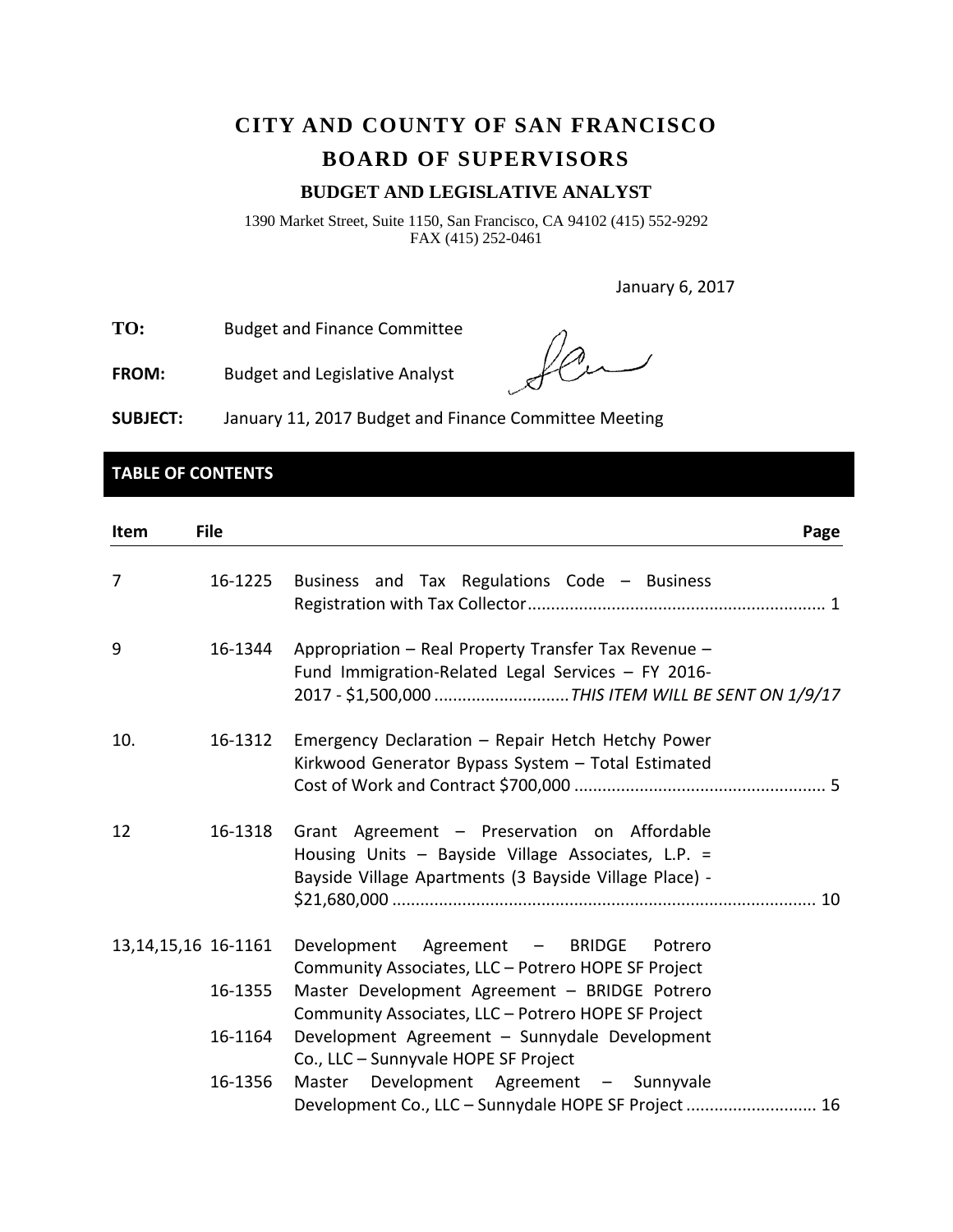| Item <sub>7</sub><br>File 161225                                                                                                                                                                                                                                                                                                                                                                                                                                                                  | Department:<br>Office of the Treasurer-Tax Collector (OTTC)                                                                                                                                                                                                                                                                                                                                                                                                                 |  |  |  |
|---------------------------------------------------------------------------------------------------------------------------------------------------------------------------------------------------------------------------------------------------------------------------------------------------------------------------------------------------------------------------------------------------------------------------------------------------------------------------------------------------|-----------------------------------------------------------------------------------------------------------------------------------------------------------------------------------------------------------------------------------------------------------------------------------------------------------------------------------------------------------------------------------------------------------------------------------------------------------------------------|--|--|--|
| <b>EXECUTIVE SUMMARY</b>                                                                                                                                                                                                                                                                                                                                                                                                                                                                          |                                                                                                                                                                                                                                                                                                                                                                                                                                                                             |  |  |  |
|                                                                                                                                                                                                                                                                                                                                                                                                                                                                                                   | <b>Legislative Objectives</b>                                                                                                                                                                                                                                                                                                                                                                                                                                               |  |  |  |
| The proposed ordinance would amend the City's Business and Tax Regulations Code to<br>delete (i) the \$100 minimum penalty from one of the penalties for failing to register with<br>the Tax Collector and (ii) the \$25 fee for obtaining a duplicate Business Registration<br>Certificate.                                                                                                                                                                                                      |                                                                                                                                                                                                                                                                                                                                                                                                                                                                             |  |  |  |
|                                                                                                                                                                                                                                                                                                                                                                                                                                                                                                   | <b>Key Points</b>                                                                                                                                                                                                                                                                                                                                                                                                                                                           |  |  |  |
| Registration Certificate.                                                                                                                                                                                                                                                                                                                                                                                                                                                                         | San Francisco's Business and Tax Regulations Code requires that every person engaging in<br>business within the City, regardless of whether such person is subject to taxation, must<br>register within 15 days after commencing business within the City and obtain a Business                                                                                                                                                                                             |  |  |  |
| Currently, a business that fails to register must pay a penalty equal to either \$100 or the<br>penalty assessed pursuant to Code Section 6.17-1 (starting at 5 percent of the tax),<br>whichever is greater. Smaller businesses that fail to register are assessed a \$100 minimum<br>penalty, while larger businesses are assessed a percentage penalty. The proposed<br>ordinance would delete the \$100 minimum penalty but continue to require the<br>percentage penalty for all businesses. |                                                                                                                                                                                                                                                                                                                                                                                                                                                                             |  |  |  |
| The majority of businesses subject to the \$100 minimum penalty are small businesses that<br>renew their registration late.                                                                                                                                                                                                                                                                                                                                                                       |                                                                                                                                                                                                                                                                                                                                                                                                                                                                             |  |  |  |
|                                                                                                                                                                                                                                                                                                                                                                                                                                                                                                   | <b>Fiscal Impact</b>                                                                                                                                                                                                                                                                                                                                                                                                                                                        |  |  |  |
| quickly after missing a business registration deadline.                                                                                                                                                                                                                                                                                                                                                                                                                                           | If the proposed business registration penalty structure were implemented in 2015 and<br>taxpayers paid on the same schedule, the Office of the Treasurer and Tax Collector would<br>have collected approximately \$1.5 million less in penalties each year, with most of the<br>reduction in penalties benefitting the smallest businesses that come into compliance                                                                                                        |  |  |  |
| Treasurer and Tax Collector opted to forego the fee entirely.                                                                                                                                                                                                                                                                                                                                                                                                                                     | The \$25 fee to obtain a duplicate Business Registration Certificate has not been enforced<br>and therefore had not generated revenue to the City because the Office of the Treasurer<br>and Tax Collector has determined that the cost of printing a duplicate certificate is<br>minimal as a result of technological upgrades. Given that California law requires counties<br>to collect a fee of not more than 100 percent of the cost of the service, the Office of the |  |  |  |
|                                                                                                                                                                                                                                                                                                                                                                                                                                                                                                   | Recommendation                                                                                                                                                                                                                                                                                                                                                                                                                                                              |  |  |  |
|                                                                                                                                                                                                                                                                                                                                                                                                                                                                                                   | Approval of the proposed ordinance is a policy matter for the Board of Supervisors.                                                                                                                                                                                                                                                                                                                                                                                         |  |  |  |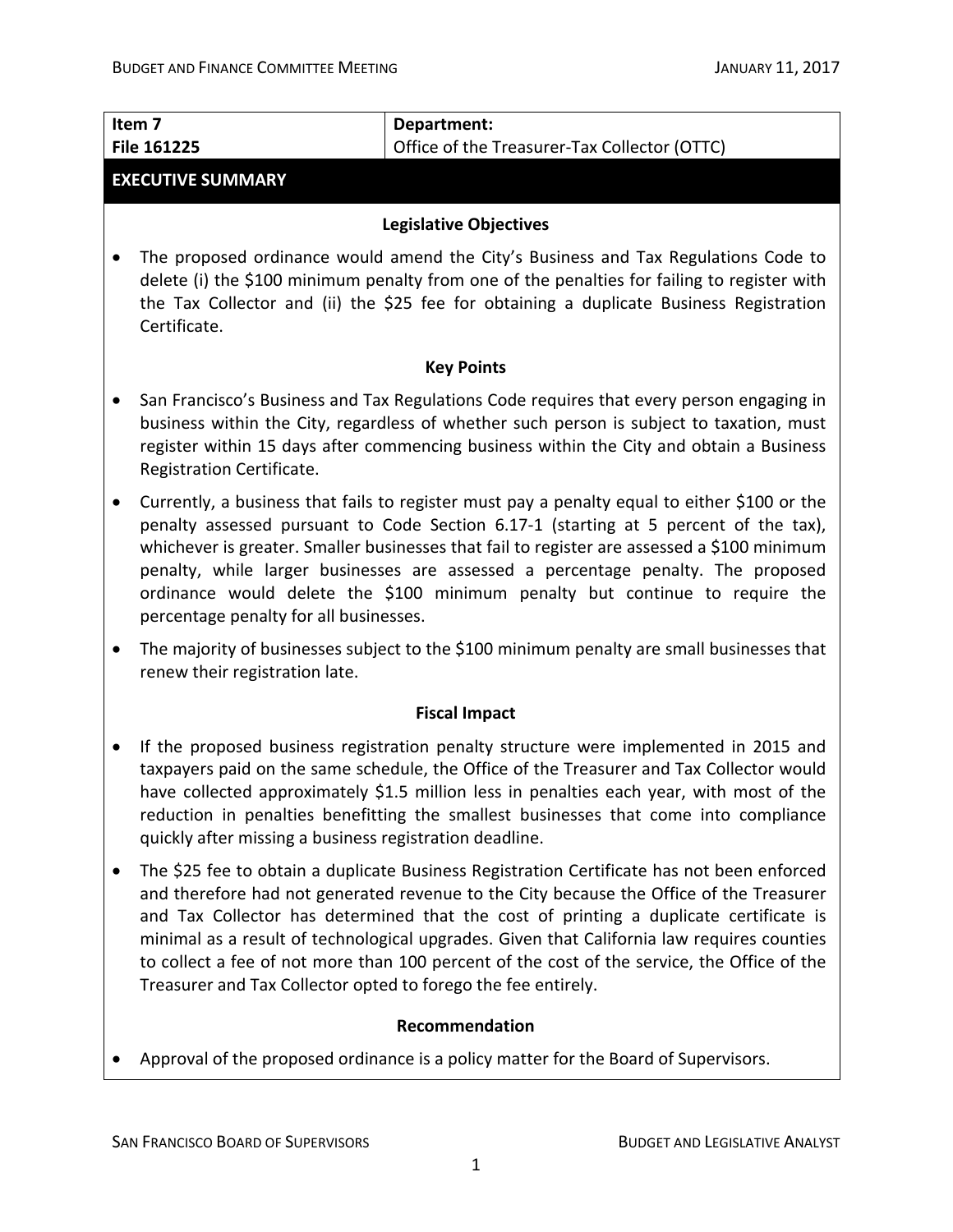#### **MANDATE STATEMENT**

Charter Section 2.105 requires that legislative acts in San Francisco be by ordinance, subject to approval by a majority of the Board of Supervisors.

#### **BACKGROUND**

San Francisco's Business and Tax Regulations Code requires that every person engaging in business within the City, regardless of whether such person is subject to taxation, must register within 15 days after commencing business within the City and obtain a Business Registration Certificate. The Business Registration Certificate must be conspicuously displayed at the place of business. The fees for obtaining a Business Registration Certificate range from \$75 to \$35,000, based on the type of business activities and the annual gross receipts. Such fees were set as part of Proposition E, which was approved by San Francisco's voters on November 6, 2012, and resulted in the establishment of a Gross Receipts Tax and changes to the Payroll Expense Tax, the Business Registration Fee, and the Common Administrative Provisions of the Business and Tax Regulations Code. Business Registration Certificates must be renewed each year by May 31st. Table 1 below outlines the Business Registration Certificate fees based on gross receipts for the calendar year and business activity type.

| <b>Gross Receipts for Calendar Year</b> | <b>Schedule A</b> | Schedule B <sup>1</sup> | <b>State Fee</b> |
|-----------------------------------------|-------------------|-------------------------|------------------|
| \$0 to \$100,000                        | \$90              | \$75                    | \$1              |
| \$100,001 to \$250,000                  | \$150             | \$125                   | \$1              |
| \$250,001 to \$500,000                  | \$250             | \$200                   | \$1              |
| \$500,001 to \$750,000                  | \$500             | \$400                   | \$1              |
| \$750,001 to \$1,000,000                | \$700             | \$600                   | \$1              |
| \$1,000,001 to \$2,500,000              | \$300             | \$200                   | \$1              |
| \$2,500,001 to \$7,500,000              | \$500             | \$400                   | \$1              |
| \$7,500,001 to \$15,000,000             | \$1,500           | \$1,125                 | \$1              |
| \$15,000,001 to \$25,000,000            | \$5,000           | \$3,750                 | \$1              |
| \$25,000,001 to \$50,000,000            | \$12,500          | \$7,500                 | \$1              |
| \$50,000,001 to \$100,000,000           | \$22,500          | \$15,000                | \$1              |
| \$100,000,001 to \$200,000,000          | \$30,000          | \$20,000                | \$1              |
| \$200,000,001 and over                  | \$35,000          | \$30,000                | \$1              |

#### **Table 1: Business Registration Fees**

The City's existing Business and Tax Regulations Code imposes a penalty for failure to obtain a Business Registration Certificate under Section 6.17‐3. That penalty is in addition to any other liability imposed under Article 6 of the Code (including administrative penalties), and is either

 $1$  Schedule B consists solely of the business activities of Certain Services (e.g., Repair/Maintenance, Personal/Laundry, Civic Organizations), Retail Trade, and/or Wholesale Trade. Schedule A includes all other business activities that do not fall under Schedule B.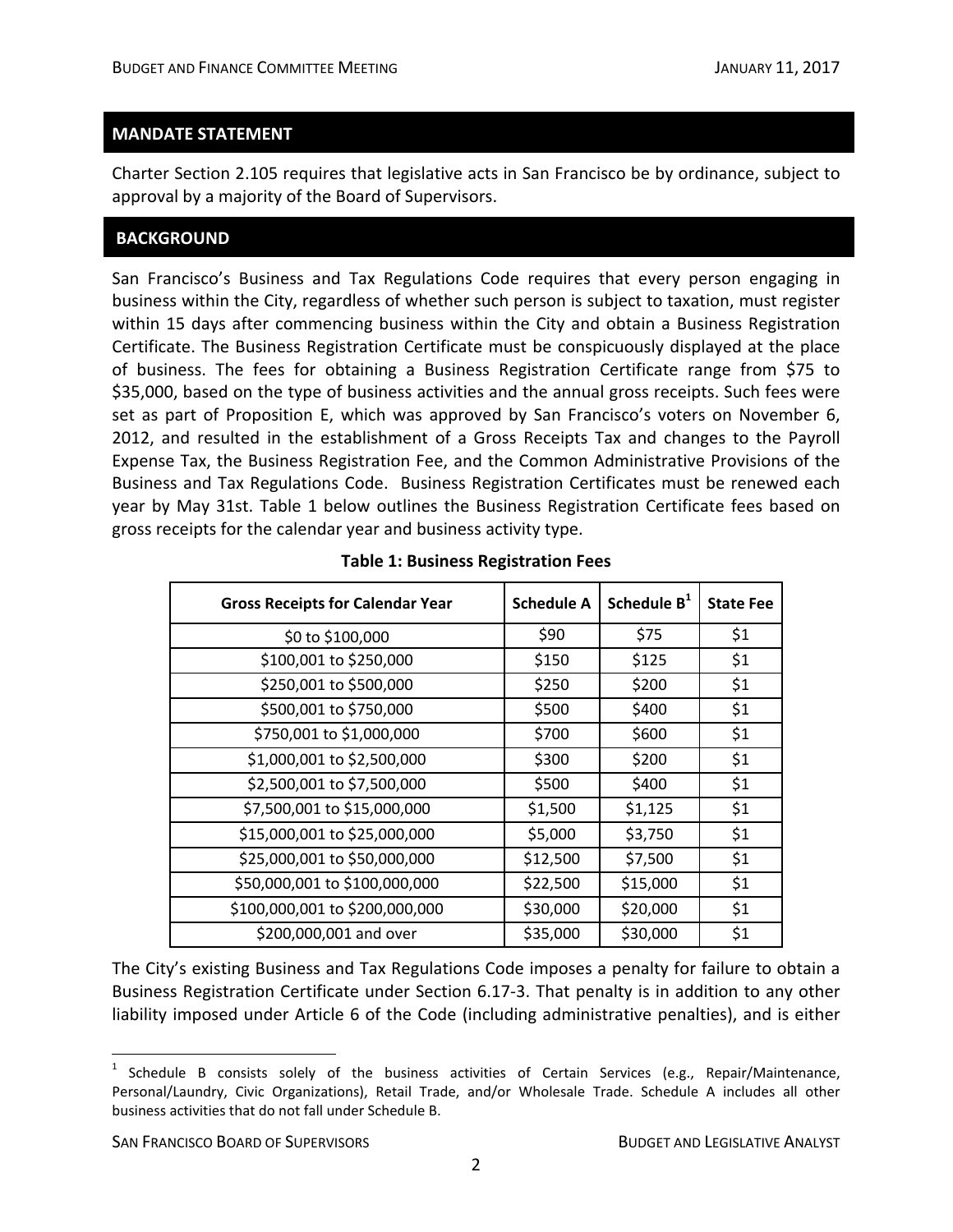\$100, or a percentage of the amount owed per Code Section 6.17-1<sup>2</sup>, whichever is greater. Thus, a person that failed to obtain a Business Registration Certificate but was not subject to a penalty under Code Section 6.17‐1 (because, for example, the person was not required to pay the Business Registration fee), could still be liable for the \$100 administrative penalty under Code Section 6.19‐3. The existing Code also provides procedures and a \$25 fee to obtain a duplicate Business Registration Certificate.

### **DETAILS OF PROPOSED LEGISLATION**

The proposed ordinance would amend the City's Business and Tax Regulations Code to delete (i) the \$100 minimum penalty from one of the penalties for failing to register with the Tax Collector and (ii) the \$25 fee for obtaining a duplicate business registration certificate.

Currently, a business that fails to register must pay a penalty equal to either \$100 or the penalty assessed pursuant to Section 6.17‐1 (starting at 5 percent of the tax), whichever is greater. Smaller businesses that fail to register are assessed a \$100 minimum penalty, while larger businesses are assessed a percentage penalty.<sup>3</sup> The proposed ordinance would delete the \$100 minimum penalty but continue to require the percentage penalty for all businesses.

According to Ms. Amanda Fried, Policy and Legislative Manager at the Office of the Treasurer and Tax Collector, 8,253 businesses were penalized for failing to renew their business registration in 2015, with penalties ranging from \$100 to \$1750. The majority of businesses subject to the \$100 minimum penalty are small businesses that renew their registration late. 84 percent of businesses that registered late in 2015 had gross receipts of less than \$250,000 annually, while almost 9 percent of businesses had gross receipts of less than \$100,000 annually. According to Ms. Fried, the proposed ordinance aims to facilitate the overall tax compliance for small businesses. Under the proposed ordinance, businesses of all sizes would be subject to the same penalty structure, which starts at 5 percent of the tax amount due per month late, and caps out at 40 percent of the tax amount due, as shown in Table 2 below.

SAN FRANCISCO BOARD OF SUPERVISORS **BUDGET AND LEGISLATIVE ANALYST** 

<u>.</u>

 $2$  Section 6.17-1 states that any person who fails to pay any tax to the City, or any operator or other person who fails to collect and remit any third‐party taxes shall pay a penalty of 5 percent of the tax, if the failure is for not more than 1 month after the tax became delinquent, plus an additional 5 percent for each following month or fraction of a month during which such failure continues, up to 20 percent in the aggregate, until the date of payment. Any taxes remaining unpaid for a period of 90 days after notification that the tax is delinquent shall be subject to an additional penalty of 20 percent of the tax or amount of the tax. Therefore, the total penalty is up to 40 percent of the business registration fee. Unpaid taxes and penalties shall also accrue interest at the rate of 1 percent per month, or fraction of a month, from the date the taxes become delinquent through the date the taxpayer or operator pays the delinquent taxes, penalties, interest and fees accrued to the date of payment in full.<br> $3$  For example, a business that was required to pay a business registration fee of \$200 (see Table 1 ab

failed to register would pay the \$100 minimum penalty which is greater than the percentage penalty of 5 percent or \$10 per month up to 40 percent or \$80. A larger business that was required to pay a business registration fee of \$3,750 and failed to register would be assessed the percentage penalty of 5 percent or \$187 per month up to 40 percent or \$1500.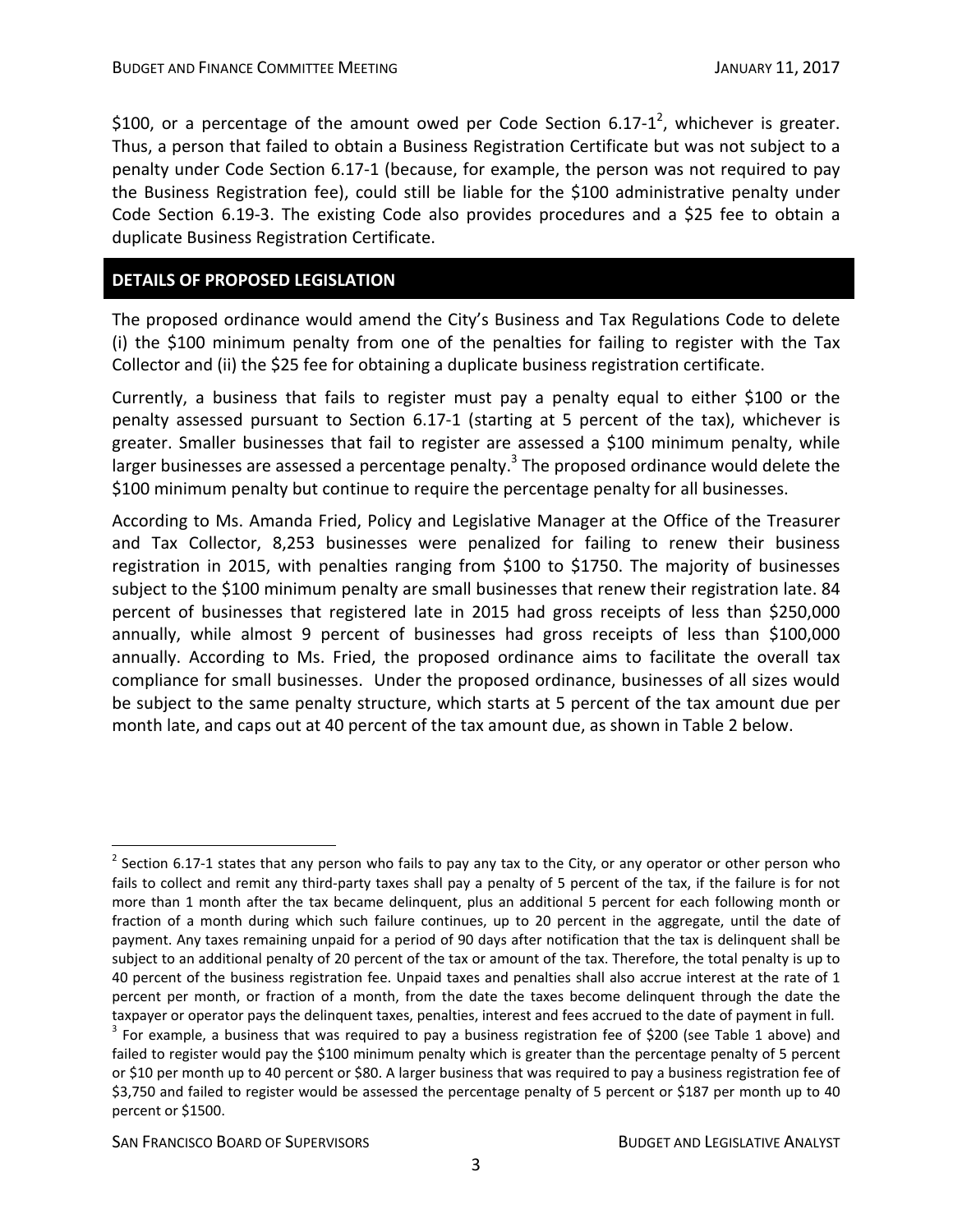|                           | 1 month | 2 months | 3 months | 4 months | 5 months | 6 months |
|---------------------------|---------|----------|----------|----------|----------|----------|
| Penalty                   | 5%      | 10%      | 15%      | 40%      | 40%      | 40%      |
| <b>Interest</b>           | 1%      | 2%       | 3%       | 4%       | 5%       | 6%       |
| <b>Administrative Fee</b> | \$55.00 | \$55.00  | \$55.00  | \$55.00  | \$55.00  | \$55.00  |

#### **Table 2: Business Registration Penalty Structure under the Proposed Ordinance**

## **FISCAL IMPACT**

## **Removal of \$100 Minimum Business Registration Certificate Penalty for Failing to Register a Business with the Tax Collector**

According to Ms. Fried, if the proposed business registration penalty structure were implemented in 2015 and taxpayers paid on the same schedule, the Office of the Treasurer and Tax Collector would have collected approximately \$1.5 million less annually in penalties, with most of the reduction in penalties benefitting the smallest businesses that come into compliance quickly after missing a business registration deadline.

## **Removal of \$25 Fee for Not Obtaining a Duplicate Business Registration Certificate**

According to Ms. Fried, the \$25 fee to obtain a duplicate Business Registration Certificate has not been enforced and therefore had not generated revenue to the City because the Office of the Treasurer and Tax Collector has determined that the cost of printing a duplicate certificate is minimal as a result of technological upgrades. Given that California law requires counties to collect a fee of not more than 100 percent of the cost of the service, the Office of the Treasurer and Tax Collector opted to forego the fee entirely.

## **RECOMMENDATION**

Approval of the proposed ordinance is a policy matter for the Board of Supervisors.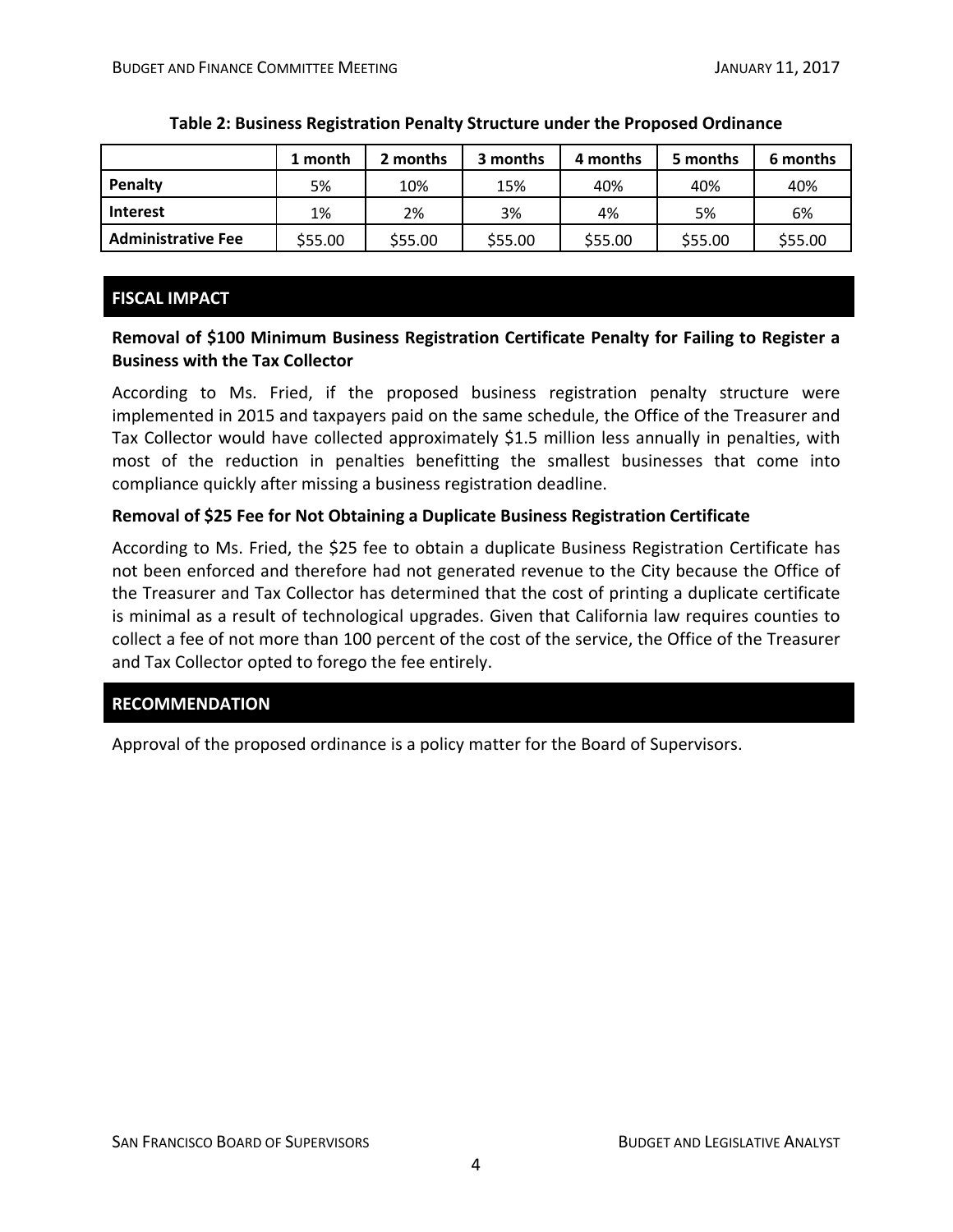|           | Item 10<br>File 16-1312                                      | Department:<br><b>Public Utilities Commission (PUC)</b>                                                                                                                                                                                                                                                                                                                                                                                                                                                                              |
|-----------|--------------------------------------------------------------|--------------------------------------------------------------------------------------------------------------------------------------------------------------------------------------------------------------------------------------------------------------------------------------------------------------------------------------------------------------------------------------------------------------------------------------------------------------------------------------------------------------------------------------|
|           |                                                              |                                                                                                                                                                                                                                                                                                                                                                                                                                                                                                                                      |
|           | <b>EXECUTIVE SUMMARY</b>                                     |                                                                                                                                                                                                                                                                                                                                                                                                                                                                                                                                      |
|           |                                                              | <b>Legislative Objectives</b>                                                                                                                                                                                                                                                                                                                                                                                                                                                                                                        |
|           |                                                              | The proposed resolution would approve the SFPUC's emergency declaration to repair the<br>Kirkwood Generator Bypass System's dissipater valve and approve actions taken by the<br>Public Utilities Commission of San Francisco (SFPUC) to secure such emergency contracts.                                                                                                                                                                                                                                                            |
|           |                                                              | <b>Key Points</b>                                                                                                                                                                                                                                                                                                                                                                                                                                                                                                                    |
|           | Powerhouse generating units are out of service.              | The SFPUC operates the Hetch Hetchy Water and Power system, which includes the<br>Kirkwood Powerhouse, serves drinking water to 2.6 million customers in San Francisco,<br>Alameda, Santa Clara and San Mateo counties. Water from Kirkwood Powerhouse is<br>delivered either through Kirkwood Powerhouse generating units or the Kirkwood<br>Powerhouse Bypass. The Kirkwood Powerhouse Bypass only operates if the Kirkwood                                                                                                        |
| $\bullet$ | dangerous to operate unless repaired or replaced.            | On October 6, 2016, the SFPUC inspected the Kirkwood Generator Bypass System and<br>determined that the stainless steel dissipater valve had failed, resulting in damages to<br>surrounding structures. Hetch Hetchy Water and Power senior management red-tagged<br>the Kirkwood Generator Bypass System, meaning it has been taken out of service as it is                                                                                                                                                                         |
| $\bullet$ |                                                              | A shutdown of water supply from Kirkwood has been scheduled from January 3 to March<br>3, 2017 and the Kirkwood Generator Bypass System dissipater valve needs to be in place<br>by the time that the Hetch Hetchy Water System is operational in March 2017. Because<br>manufacture of the dissipater valve could take up to 16 weeks, the SFPUC determined<br>that there was not sufficient time to competitively bid for manufacture of the dissipater<br>valve and make related repairs to the Kirkwood Generator Bypass System. |
| $\bullet$ | Machine Works for the dissipater valve on November 30, 2016. | SFPUC declared a state of emergency due to the failure of the Kirkwood Generator Bypass<br>System on November 23, 2016. SFPUC then issued a purchase order with Oakland                                                                                                                                                                                                                                                                                                                                                              |
|           |                                                              | <b>Fiscal Impact</b>                                                                                                                                                                                                                                                                                                                                                                                                                                                                                                                 |
|           | manufacture the dissipater valve, is \$590,000.              | The estimated cost for emergency repairs to the Kirkwood Generator Bypass System,<br>including the \$206,000 contract between SFPUC and Oakland Machine Works to                                                                                                                                                                                                                                                                                                                                                                     |
|           |                                                              | <b>Policy Consideration</b>                                                                                                                                                                                                                                                                                                                                                                                                                                                                                                          |
|           |                                                              | Monitoring or inspection of Kirkwood Powerhouse dissipater valve requires a full water<br>system delivery shutdown. The SFPUC has plans to inspect the new energy dissipater in<br>November 2018 when additional rehabilitation work on Mountain Tunnel is scheduled.                                                                                                                                                                                                                                                                |
|           |                                                              | <b>Recommendations</b>                                                                                                                                                                                                                                                                                                                                                                                                                                                                                                               |
|           | approximately \$590,000, not \$700,000.                      | Amend the proposed resolution to correctly state that the emergency work will cost                                                                                                                                                                                                                                                                                                                                                                                                                                                   |
|           | Approve the proposed resolution as amended.                  |                                                                                                                                                                                                                                                                                                                                                                                                                                                                                                                                      |
|           | <b>SAN FRANCISCO BOARD OF SUPERVISORS</b>                    | <b>BUDGET AND LEGISLATIVE ANALYST</b>                                                                                                                                                                                                                                                                                                                                                                                                                                                                                                |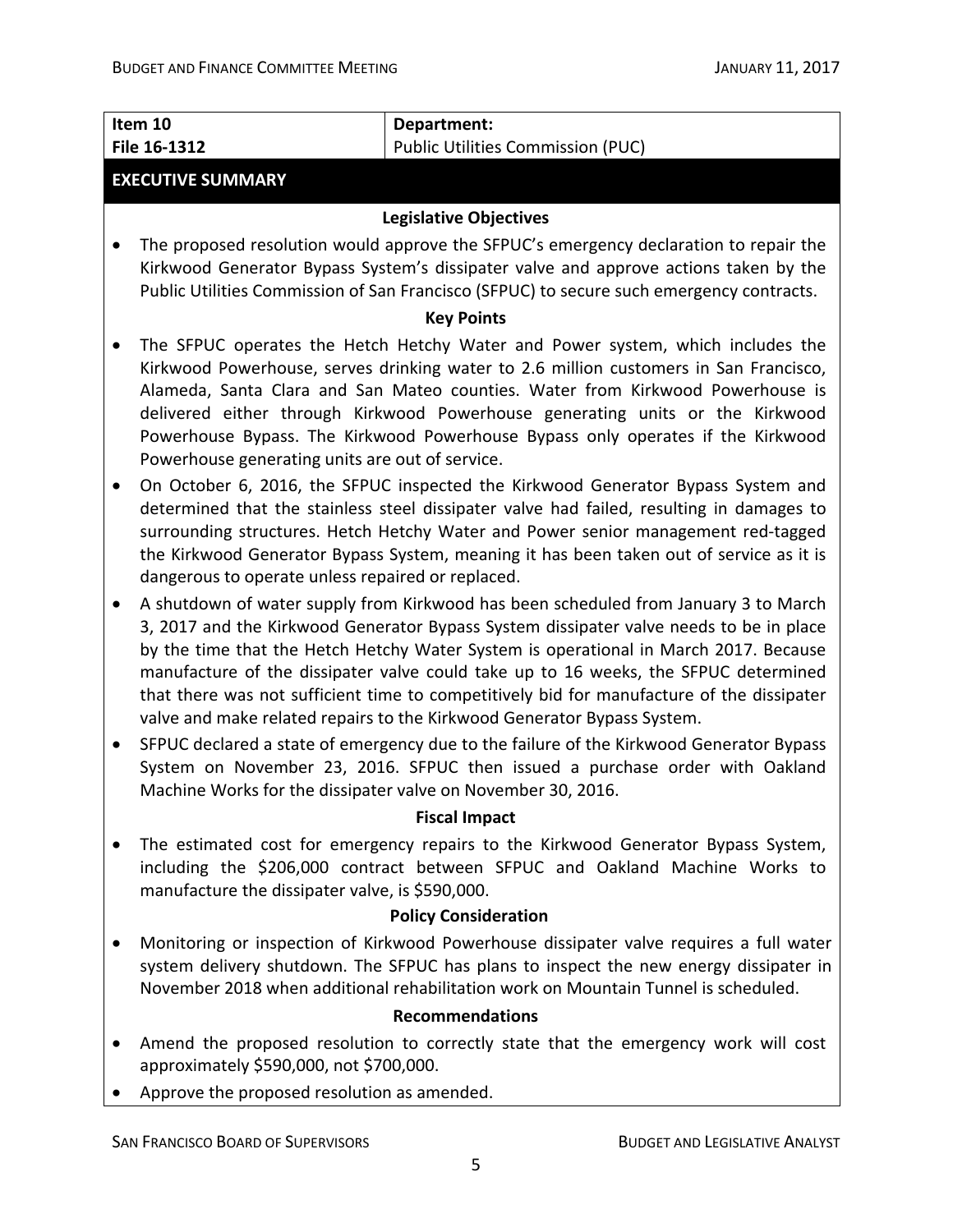### **MANDATE STATEMENT**

Administrative Code Section 21.15(c) states that approval of the Board of Supervisors must be obtained for any emergency contract in excess of \$100,000.

## **BACKGROUND**

The Public Utilities Commission of San Francisco (SFPUC) operates the Hetch Hetchy Water and Power system, which serves drinking water to 2.6 million residential, commercial, and industrial customers in San Francisco, Alameda, Santa Clara and San Mateo counties. The system includes three hydroelectric powerhouses: Moccasin Powerhouse, Kirkwood Powerhouse and Holm Powerhouse. The Kirkwood Powerhouse is located on the Tuolumne River six miles downstream from Hetch Hetchy Reservoir. Water from Kirkwood Powerhouse is delivered either through Kirkwood Powerhouse generating units or the Kirkwood Powerhouse Bypass. The Kirkwood Powerhouse Bypass only operates if the Kirkwood Powerhouse generating units are out of service. According to Ms. Margaret Hannaford, Hetch Hetchy Water and Power Division Manager, Kirkwood Powerhouse has periodically been out of service due to regulatory testing, forest fires, high river flows or construction. The frequency varies but the powerhouse is commonly taken out of service annually and the outages will last several days.

On October 6, 2016, the SFPUC inspected the Kirkwood Generator Bypass System and determined that the stainless steel dissipater valve had failed, resulting in damages to surrounding structures. The bypass system was last used for an extended period (11 days) during the Rim Fire.<sup>1</sup> During that use, the force of the water flow stripped the steel plate, rail, concrete and rebar from the floor to a depth of about 30 inches. Hetch Hetchy Water and Power senior management red-tagged the Kirkwood Generator Bypass System, meaning it has been taken out of service as it is dangerous to operate unless repaired or replaced.

SFPUC requested quotes from five vendors to repair the Kirkwood Generator Bypass dissipater valve. Two of the vendors were not compliant with City requirements, one vendor did not have sufficient capacity, and one vendor was not able to provide a quote. SFPUC selected Oakland Machine Works to repair the Kirkwood Generator Bypass dissipater valve. According to Ms. Hannaford, Oakland Machine Works is an approved vendor with the City and Hetch Hetchy Water and Power has a blanket purchase order with Oakland Machine Works. Hetch Hetchy Water and Power requires fabrication of unique equipment for hydro-generating equipment and release equipment on dams. Oakland Machine Works has, in the past, fabricated and rebuilt moving parts for seven hydro‐generators and discharge valves at Eleanor Dam.

SFPUC met with Oakland Machine Works on November 8, 2016, to discuss the design, materials, and manufacturing techniques for the new dissipater valve to mitigate the potential for a similar type of failure in the future. SFPUC received a quote from Oakland Machine Works on November 15, 2016.

 $1$  The Rim Fire was a wildfire started in the summer of 2013 and was the third largest wildfire in California's history. It occurred in the Sierra Nevada mountain range and was fully contained only after nine weeks.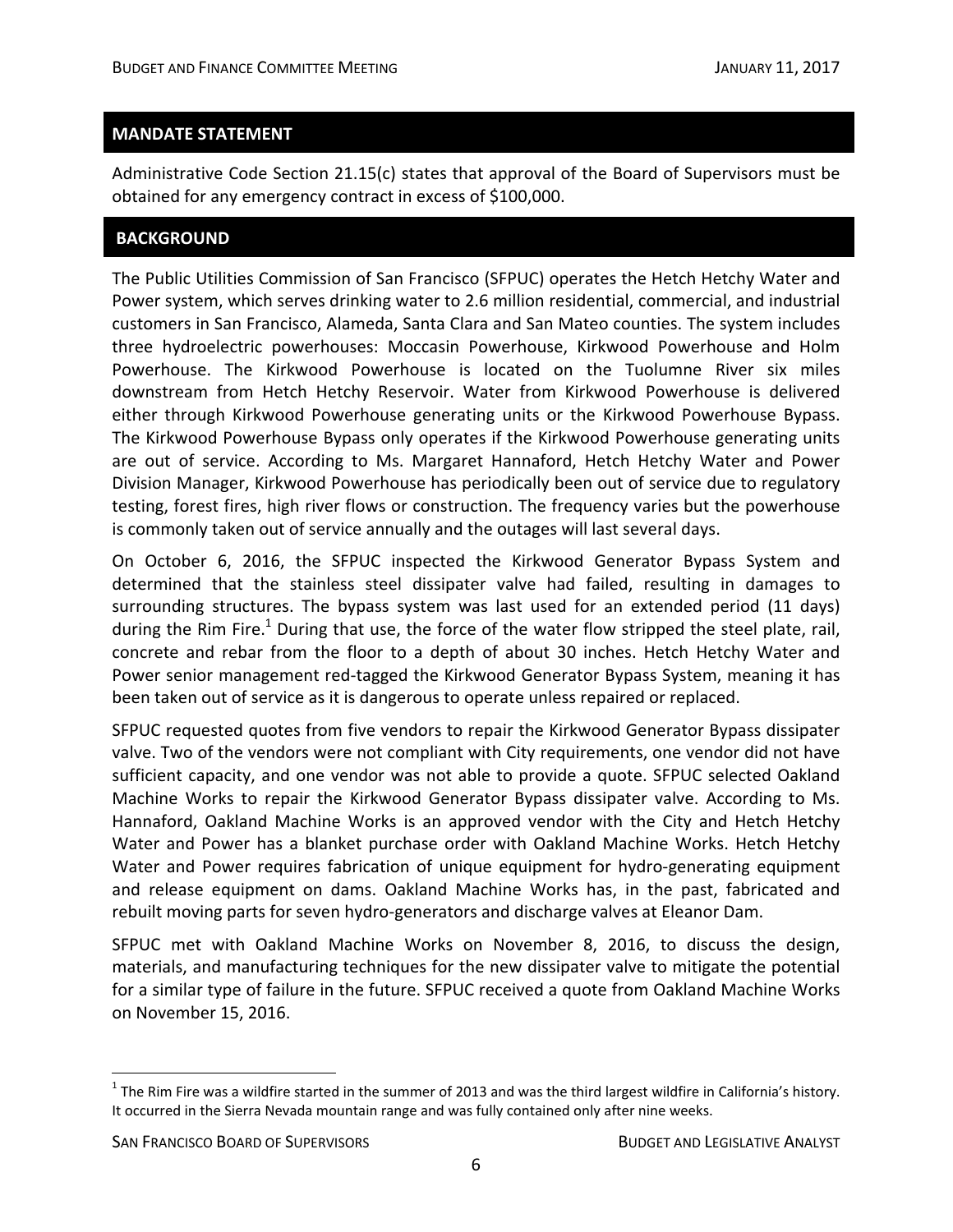The SFPUC General Manager declared a state of emergency due to the failure of the Kirkwood Generator Bypass System in a letter to the SFPUC President on November 23, 2016. SFPUC updated the design drawings, negotiated with Oakland Machine Works, and issued a purchase order on November 30, 2016. This resolution was submitted to the Board on December 5, 2016.

## **DETAILS OF PROPOSED LEGISLATION**

The proposed resolution would approve the SFPUC's emergency declaration to repair the Kirkwood Generator Bypass System's dissipater valve and approve actions taken by the SFPUC to secure such emergency contracts.

In accordance with the City Administrative Code, because the project was declared an emergency, the SFPUC awarded the emergency contract to Oakland Machine Works without undergoing a formal competitive bidding process because the SFPUC determined that there was insufficient time to go through such a competitive selection process due to the scheduled shut-down of the Hetch Hetchy Water System. A shutdown of water supply from Kirkwood has been scheduled from January 3 to March 3, 2017 to inspect and make repairs to the Mountain Tunnel, which runs 19 miles and connects Kirkwood Powerhouse to Priest Reservoir.

According to Ms. Hannaford, the Kirkwood Generator Bypass System dissipater valve needs to be in place by the time that the Hetch Hetchy Water System is operational in March 2017. Because manufacture of the dissipater valve could take up to 16 weeks, the SFPUC determined that there was not sufficient time to competitively bid for manufacture of the dissipater valve and make related repairs to the Kirkwood Generator Bypass System.

Exhibit 1 below shows a portion of the Hetch Hetchy Water System, including the Kirkwood Powerhouse and Mountain Tunnel.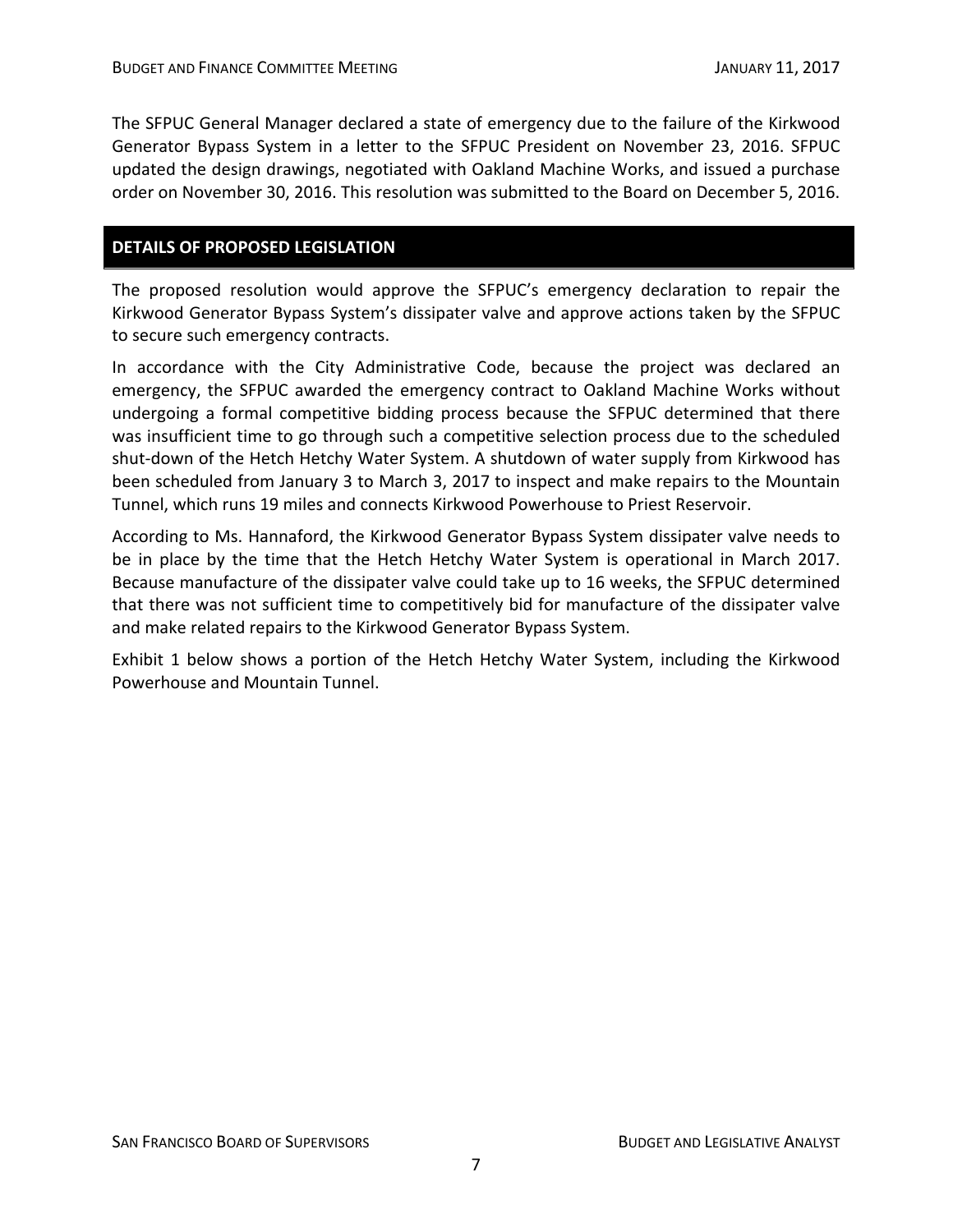

## **Exhibit 1: Upper Portion of the Hetch Hetchy Power and Water System**

## **FISCAL IMPACT**

 $\overline{a}$ 

The budget for the emergency repairs to the Kirkwood Generator Bypass System, including the \$206,000 contract between SFPUC and Oakland Machine Works to manufacture the dissipater valve, is \$590,000, as seen in Table 1 below.

| Table 1: Estimated Expenditures for Repair to Dissipater |                       |  |
|----------------------------------------------------------|-----------------------|--|
| <b>Purpose</b>                                           | <b>Estimated Cost</b> |  |
| <b>SFPUC Staff</b>                                       | \$196,341             |  |
| <b>Project Development</b>                               | 47.646                |  |
| <b>Professional Services</b>                             | 18,240                |  |
| <b>Oakland Machine Works</b>                             | 206,000               |  |
| <b>Materials and Supplies</b>                            | 55,875                |  |
| Contingency                                              | 65,898                |  |
| <b>Total</b>                                             | \$590,000             |  |

SAN FRANCISCO BOARD OF SUPERVISORS **BUDGET AND LEGISLATIVE ANALYST**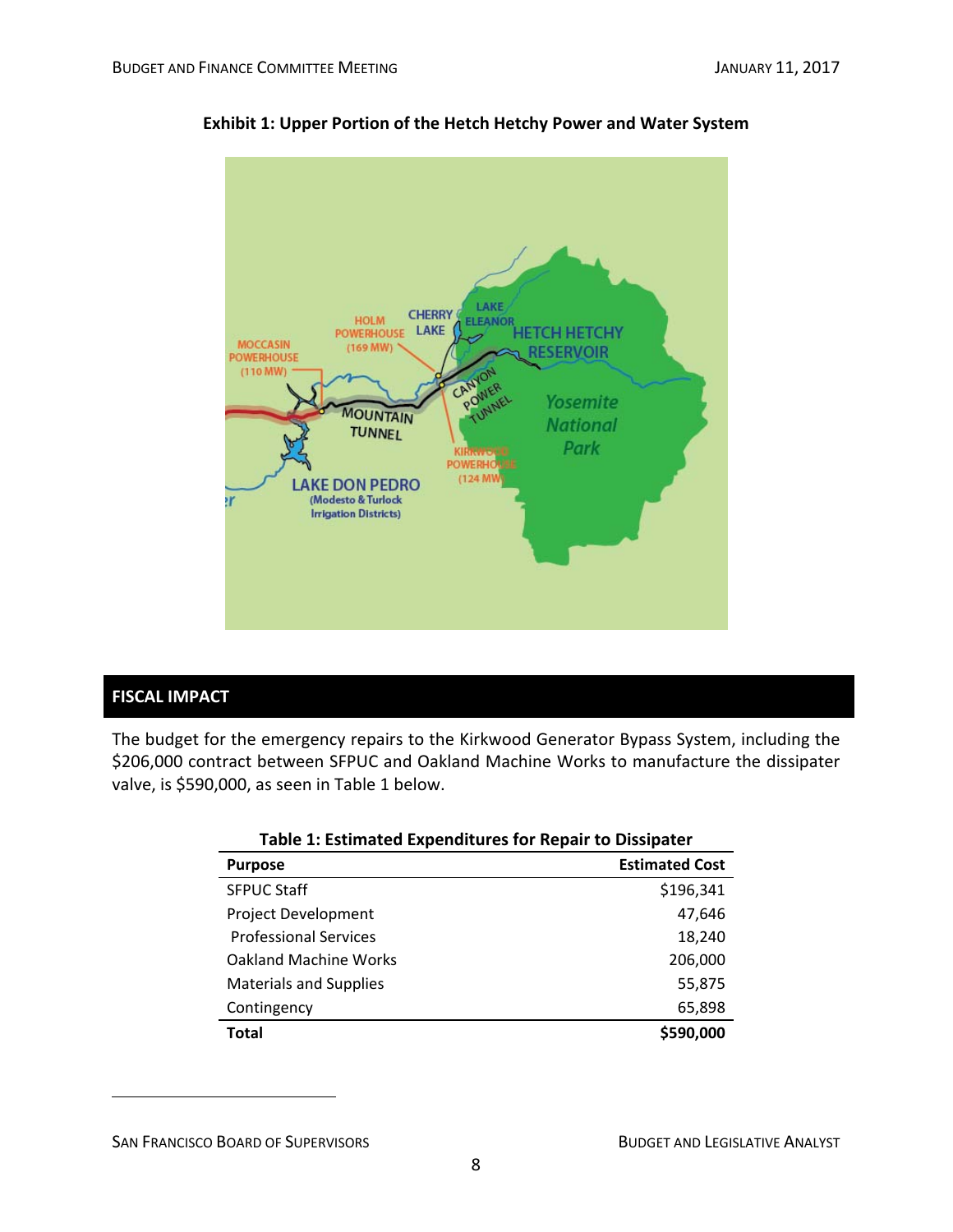According to Ms. Hannaford, Oakland Machine Works is currently fabricating the dissipater. SFPUC staff will perform all work required to prepare the site for construction during the shutdown, install the energy dissipater, and perform the remaining repair work to the Kirkwood Powerhouse Bypass Chamber. The dissipater is currently scheduled to arrive in the last week in March, but the SFPUC is exploring options for expediting the delivery. If it is delivered after the current shutdown, a special 2 day shutdown will be scheduled as soon as possible to complete the project.

Funds to pay for the emergency work will come from Hetch Hetchy's capital improvement project for power infrastructure, as previously appropriated by the Board of Supervisors. The current available balance is \$66,900,000, and if the amended resolution is approved, the remainder of the fund will be \$66,310,000.

The proposed resolution states that the emergency work will cost approximately \$700,000, and should be amended to correctly state that the emergency work will cost approximately \$590,000.

## **POLICY CONSIDERATION**

According to Ms. Hannaford, monitoring or inspection of Kirkwood Powerhouse dissipater valve requires a full water system delivery shutdown, which stops water deliveries from Hetch Hetchy Reservoir to SFPUC customers, who in turn must rely on the local reservoir system. During shutdowns, the SFPUC must inspect many elements of the Hetch Hetchy Water System, including other powerhouses and the Mountain Tunnel. The shutdowns occur every two to five years. The dissipater is normally inspected concurrently with an inspection on Mountain Tunnel, which was last inspected in 2008.

The SFPUC has plans to inspect the new energy dissipater in November 2018 when additional rehabilitation work on Mountain Tunnel is scheduled.

## **RECOMMENDATIONS**

- 1. Amend the proposed resolution to correctly state that the emergency work will cost approximately \$590,000, not \$700,000.
- 2. Approve the proposed resolution as amended.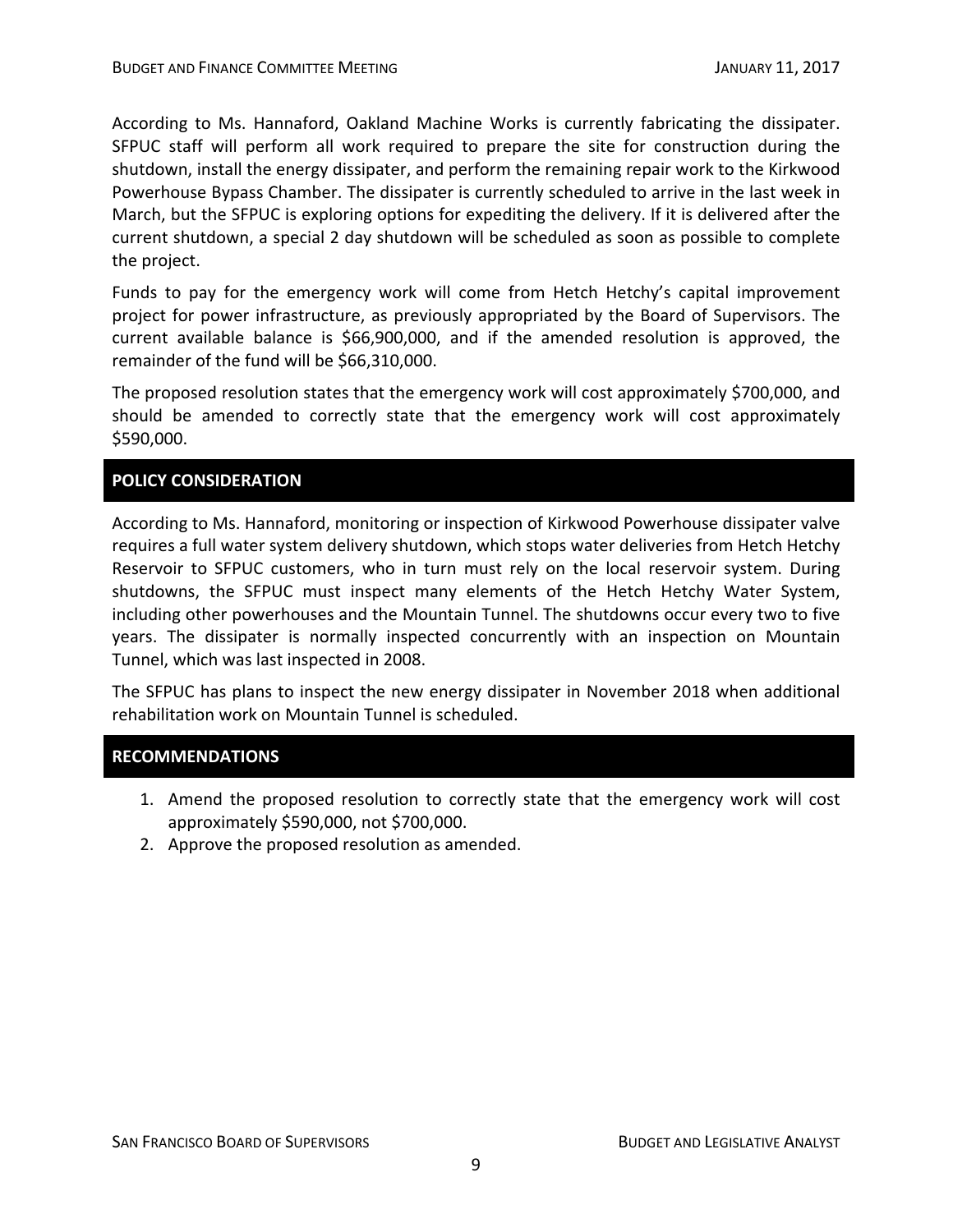| Item 12      | Department:                                         |
|--------------|-----------------------------------------------------|
| File 16-1318 | Mayor's Office of Housing and Community Development |
|              | (MOHCD)                                             |

#### **EXECUTIVE SUMMARY**

### **Legislative Objectives**

 The proposed resolution would approve an agreement between Bayside Village Associates, LP and MOHCD to retain the affordability of 70 of the 172 currently affordable housing units in the Bayside Village Apartments, and prevent the future displacement of all existing tenants of the 172 currently affordable housing units.

## **Key Points**

- The Bayside Village Apartments were partially funded by \$80 million in tax-exempt Multi-Family Housing Revenue Bonds with the requirement that at least 20 percent of the housing units were affordable to households earning up to 80 percent of the Area Median Income (AMI). The affordability requirements expired in December 2016.
- Under the proposed agreement, Bayside Village Associates, LP would (a) retain the affordability of 70 of the 172 currently affordable housing units at rent levels affordable to households with income up to 120 percent of the AMI, and (b) grant lifetime leases to existing low and moderate‐income tenants of the 172 currently affordable units at their current restricted 80 percent of the AMI rent levels, in exchange for a funding grant by MOHCD in an amount not to exceed \$21,680,000.

## **Fiscal Impact**

- An appraisal valued the preservation of 70 affordable units at 120 percent of the AMI rent levels and the lifetime leases for the current residents of these 70 units at 80 percent of the AMI rent levels at \$21,680,000. This valuation does not include the value of the lifetime leases for tenants of the 102 currently affordable units that will not be preserved upon vacancy, but MOHCD estimates that the value of these lifetime leases is roughly \$11,000,000.
- The grant amount paid to Bayside Village Associates, LP would come from the Housing Trust Fund, which has a current balance of \$36,000,218. If MOHCD were to pay the grant amount of \$21,680,000, the remaining balance would be \$14,320,218.

## **Policy Consideration**

- The Board of Supervisors previously approved an agreement between MOHCD and South Beach Marina, Inc. in May 2016 to preserve 101 affordable housing units at the South Beach Marina Apartments. Two other projects have affordability requirements that have expired or will expire in 2016 or 2017. Market-rate rents are expected to be phased in for residents of the affordable housing units at 737 Post Street, and it is uncertain at this time if an agreement to preserve affordable housing units at the Fillmore Center is possible.
- MOHCD is proposing to retain housing that is affordable to moderate income households with income at 120 percent of the AMI because the City does not have sufficient moderate income housing.

## **Recommendation**

Approval of the proposed resolution is a policy matter for the Board of Supervisors.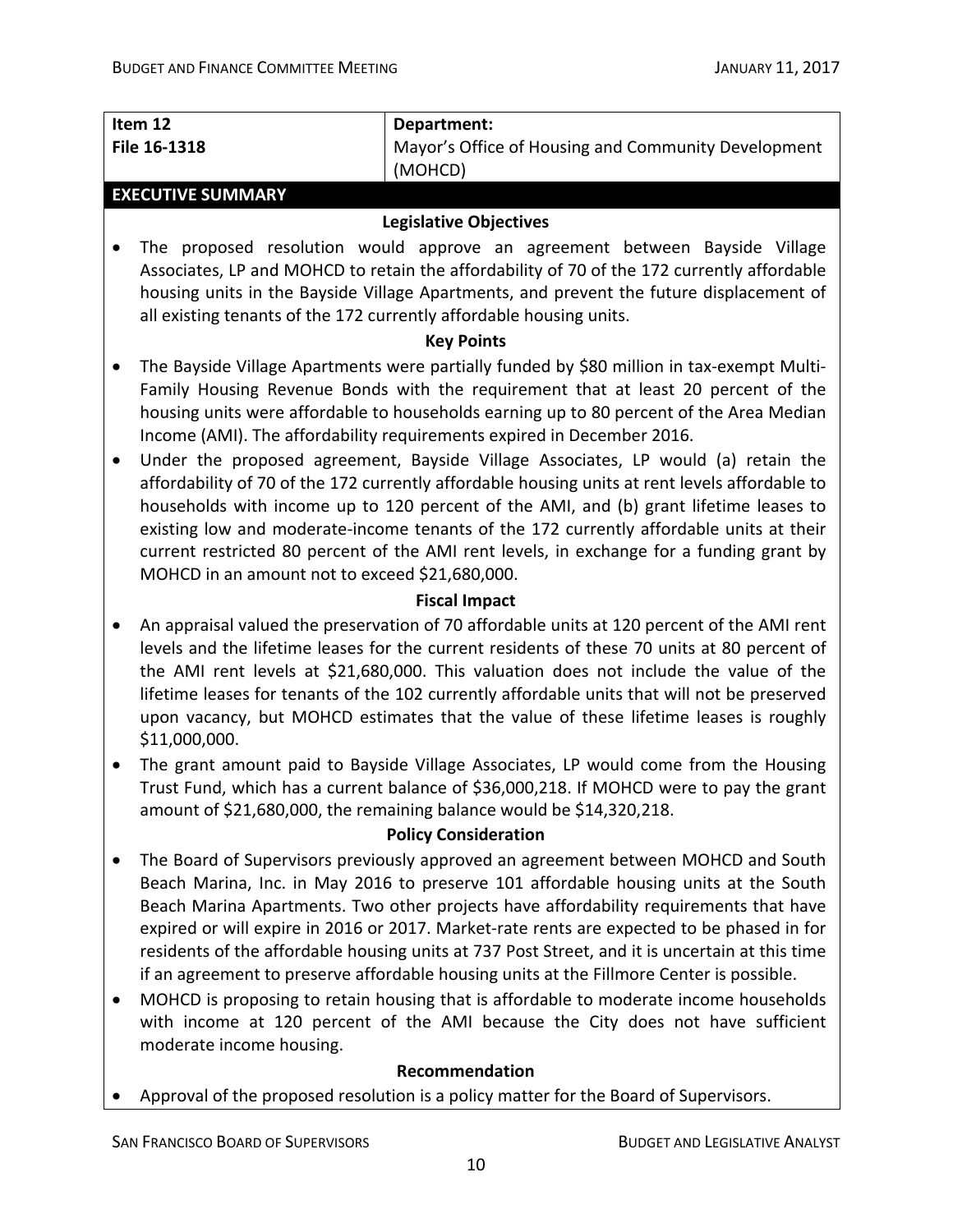#### **MANDATE STATEMENT**

City Charter Section 9.118(b) states that any contract entered into by a department, board or commission that (1) has a term of more than ten years, (2) requires expenditures of \$10 million or more, or (3) requires a modification of more than \$500,000 is subject to Board of Supervisors approval.

#### **BACKGROUND**

The former San Francisco Redevelopment Agency (Redevelopment Agency) entered into an owner participation agreement with Bayside Village Associates, L.P. (BVA), a California limited partnership<sup>1</sup>, in 1986 for a mixed commercial and residential project—the Bayside Village Apartments—in the Rincon Point‐South Beach Redevelopment Project Area. The Bayside Village Apartments are located at 3 Bayside Village Place and consist of 862 residential rental units, commercial space, and parking.

Construction of the Bayside Village Apartments was partially funded by \$80 million in tax‐ exempt Multi-Family Housing Revenue Bonds issued by the Redevelopment Agency. BVA also obtained a mortgage loan, which was co-insured by the U.S. Department of Housing and Urban Development (HUD).

As a condition of the Multi‐Family Housing Revenue Bond funding, BVA was required to make at least 20 percent of the residential units (or 172 of 862 units) affordable to low and moderate income households for 30 years until December 1, 2016. BVA is under no obligation to retain the 172 housing units as affordable units after this date although they would be required to issue a 12-month notice to tenants prior to converting the affordable units to market rate.<sup>2</sup>

According to the Mayor's Office of Housing and Community Development (MOHCD), which became the housing agency for former Redevelopment Agency housing assets, the 172 affordable rental units are affordable to households with income up to 80 percent of the Area Median Income  $(AMI).$ <sup>3</sup>

#### **DETAILS OF PROPOSED LEGISLATION**

The proposed resolution would approve an agreement between BVA and MOHCD to (a) retain the affordability of 70 of the 172 currently affordable housing units (or 40 percent) in the Bayside Village Apartments at rent levels affordable to households with income up to 120 percent of the AMI<sup>4</sup>, and (b) prevent the future displacement of all existing low and moderateincome tenants of the 172 currently affordable housing units, in exchange for a funding grant by MOHCD to BVA in an amount not to exceed \$21,680,000.

<u>.</u>

 $1$  BVA is a California limited partnership in which a wholly owned subsidiary of Cleveland-based Forest City

Enterprises is the General Partner.<br>
<sup>2</sup> Because the units were built after 1979, they are not subject to the City's Rent Stabilization Ordinance.<br>
<sup>3</sup> 80 percent of the AMI in 2016 for a family of four is \$86,150<br>
<sup>4</sup> 12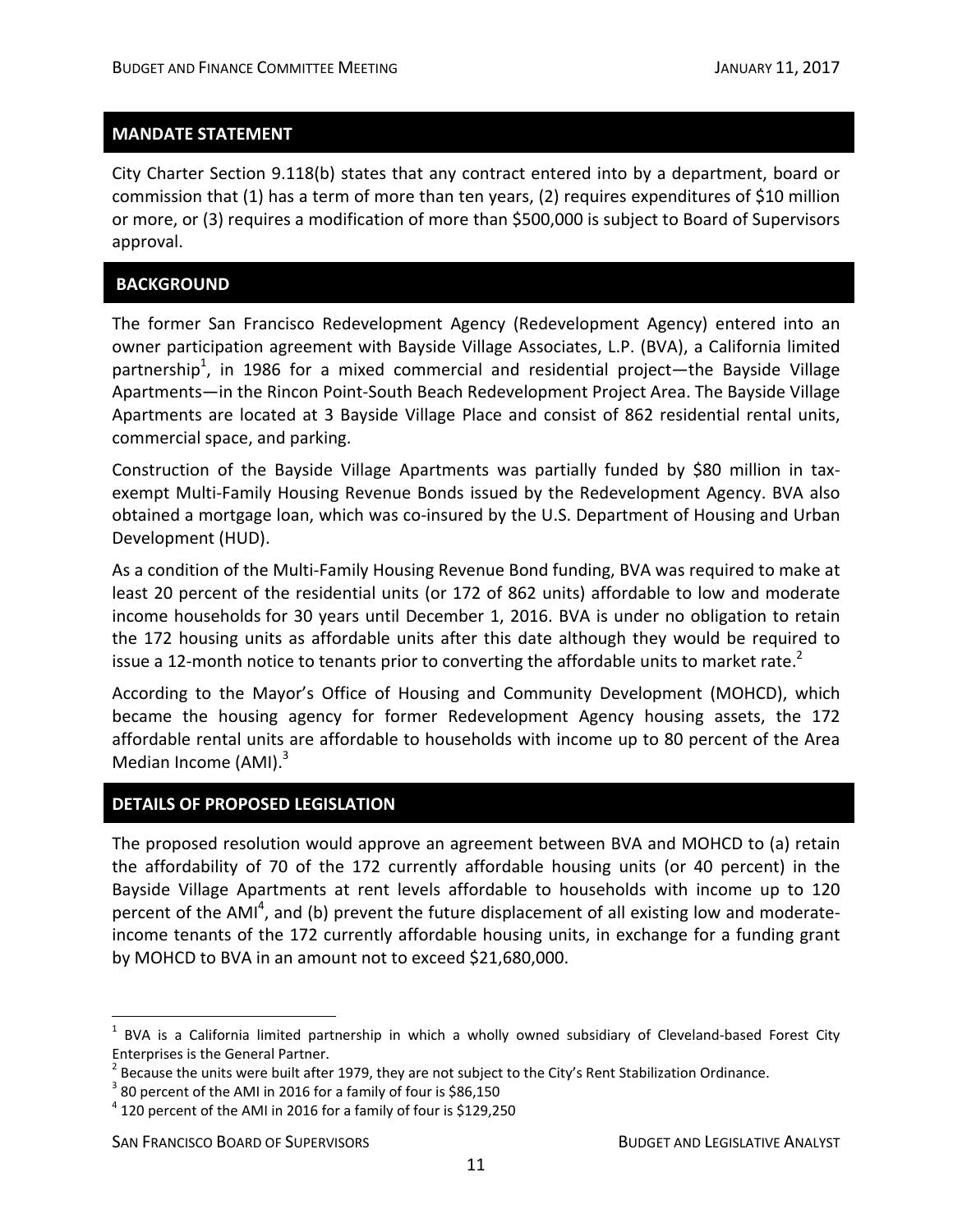The existing tenants of the 172 currently affordable housing units would be granted lifetime leases at their current restricted 80 percent of the AMI rent levels, provided that they: 1) have household incomes below 150 percent of AMI;<sup>5</sup> 2) do not have a second home; and 3) possess a valid lease. Additionally, existing tenants of affordable units who have not completed the income certification process<sup>6</sup> within the last two years would be required to complete that process immediately and then every two years going forward. At vacancy, 102 units would convert to market‐rate rents and the balance of 70 units would be preserved as permanently affordable to households earning up to 120 percent of the AMI for the life of the project.

The agreement would allow BVA to select which 70 units are maintained as permanently affordable within three years following execution of the agreement. However, BVA would be required to maintain affordability of a prescribed mix of unit types—23 studios, 23 one‐ bedroom units, and 24 two-bedroom units, and to ensure that affordable units are spread out throughout the apartment buildings, shown in Table 1 below.

| <b>Unit Type</b> | <b>Number of Affordable Units</b> | AMI Level |
|------------------|-----------------------------------|-----------|
| Studio           | 23                                | 120%      |
| One-bedroom      | 23                                | 120%      |
| Two-bedroom      | 24                                | 120%      |
| Total            | 70                                |           |

## **Table 1: Unit Type and Affordability Level of Permanently Affordable Units**

Source: Grant Agreement

## **FISCAL IMPACT**

<u>.</u>

#### **Valuation Analysis**

A valuation analysis, conducted by John C. Clifford, MAI<sup>7</sup>, for MOHCD in September 2016, valued the preservation of 70 affordable units at 120 percent of the AMI rent levels and the lifetime leases for the current residents of these 70 units at 80 percent of the AMI rent levels at \$21,680,000, or approximately \$310,000 per unit. The MOHCD grant to BVA in an amount of \$21,680,000 was based on this analysis and would be paid out of the MOHCD Housing Trust Fund.

The valuation analysis calculated the difference in fair market value of the Bayside Village Apartments with and without the affordability requirements for the 70 units. According to the analysis, permanent preservation of 70 affordable units would cost BVA approximately \$18.32 million in foregone rental income (the value of the difference between market rate rents and 120 percent of the AMI rents, capitalized<sup>8</sup>), which is slightly offset by lower real estate taxes for

<sup>&</sup>lt;sup>5</sup> 150 percent of the AMI in 2016 for a family of four is \$161,550<br>
<sup>6</sup> BVA conducts the income certification process and then files an annual report with MOHCD.<br>
<sup>7</sup> "MAI" refers to a member of the Appraisal Institute,

rate to determine the property value. The appraiser determined that (a) the difference between the market rate rent and affordable rents for the 70 units was \$754,860 per year; and (b) the capitalization rate was 4.1212% based on investor surveys and actual local sales transactions. The value of \$18.32 million to retain 70 affordable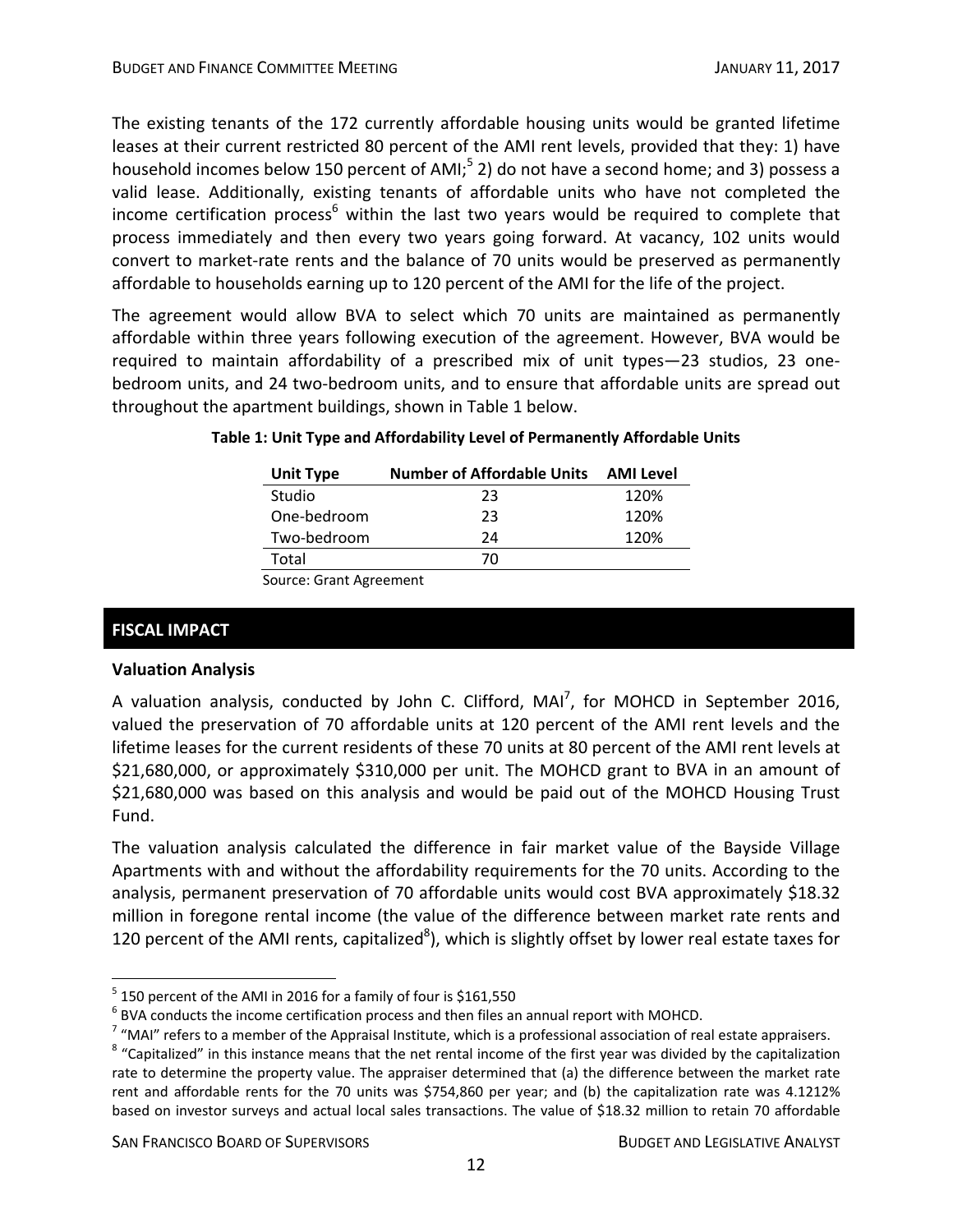a net cost of \$17.80 million. The lifetime leases of current tenants of these 70 affordable units would cost BVA an additional \$3.88 million in foregone rental income.<sup>9</sup> The difference in fair market value of the project with and without the affordability requirements equals \$21.68 million as shown in Table 2 below.

| <b>Difference for 70 Affordable Units</b>                                                                                                                                                       | Value        |
|-------------------------------------------------------------------------------------------------------------------------------------------------------------------------------------------------|--------------|
| Market rate rents compared to rents affordable to households with<br>income up to 120% of the AMI                                                                                               | \$18,320,000 |
| Real estate taxes                                                                                                                                                                               | (520,000)    |
| Subtotal                                                                                                                                                                                        | \$17,800,000 |
| Rents affordable to households with incomes up to 80 percent of the<br>AMI (lifetime leases of current tenants) compared to rents affordable to<br>households with income up to 120% of the AMI | 3,880,000    |
| Total difference in fair market value                                                                                                                                                           | \$21,680,000 |

| Table 2: Difference in Fair Market Value without Affordability Requirements |  |
|-----------------------------------------------------------------------------|--|
|-----------------------------------------------------------------------------|--|

Source: John C. Clifford, MAI Appraisal Report

This valuation does not include the value of the lifetime leases for tenants of the 102 currently affordable units that will not be preserved upon vacancy. Mr. Don Lusty, MOHCD Senior Project Manager, estimates that the value of these leases—calculated as the net present value of the difference between market rent and rent affordable to households with incomes up to 80 percent of the AMI over the duration of each tenant's residency for all tenants—is approximately \$11,000,000. Mr. Lusty cautions that this is a rough estimate (it was not verified by the appraiser) but acknowledges that BVA would bear all of the cost to allow existing tenants to remain in these 102 currently affordable units.

#### **Housing Trust Fund Balance**

 $\overline{a}$ 

In 2012, voters approved Proposition C, which amended the City Charter to establish the Housing Trust Fund to "support creating, acquiring and rehabilitating affordable housing and promoting affordable home ownership programs in the City" (City Charter Section 16.110). The charter mandate required the City to appropriate \$20 million from the General Fund to the Housing Trust Fund in FY 2013‐14, increasing by \$2.8 million per year for each of the next 11 fiscal years until the annual appropriation reaches \$50.8 million in FY 2024-25.<sup>10</sup> The budget amount for FY 2016‐17 is \$28.4 million. The Housing Trust Fund budget funds four program

SAN FRANCISCO BOARD OF SUPERVISORS BUDGET AND LEGISLATIVE ANALYST

units equals the difference in market rate and affordable rents of \$754,860 divided by the capitalization rate of 4.1212%.

<sup>&</sup>lt;sup>9</sup> The estimated \$3.88 million in foregone rents to BVA for current tenants who remain in the 70 affordable units is based on (a) the difference in existing rent affordable to households with income up to 80 percent of the AMI and the future rents affordable to households with income up to 120 percent of the AMI, and (b) the expected turnover of tenants each year over a 14-year period.<br><sup>10</sup> Adjustments for future years will be based on the percentage change in General Fund Discretionary Revenues

from the prior year.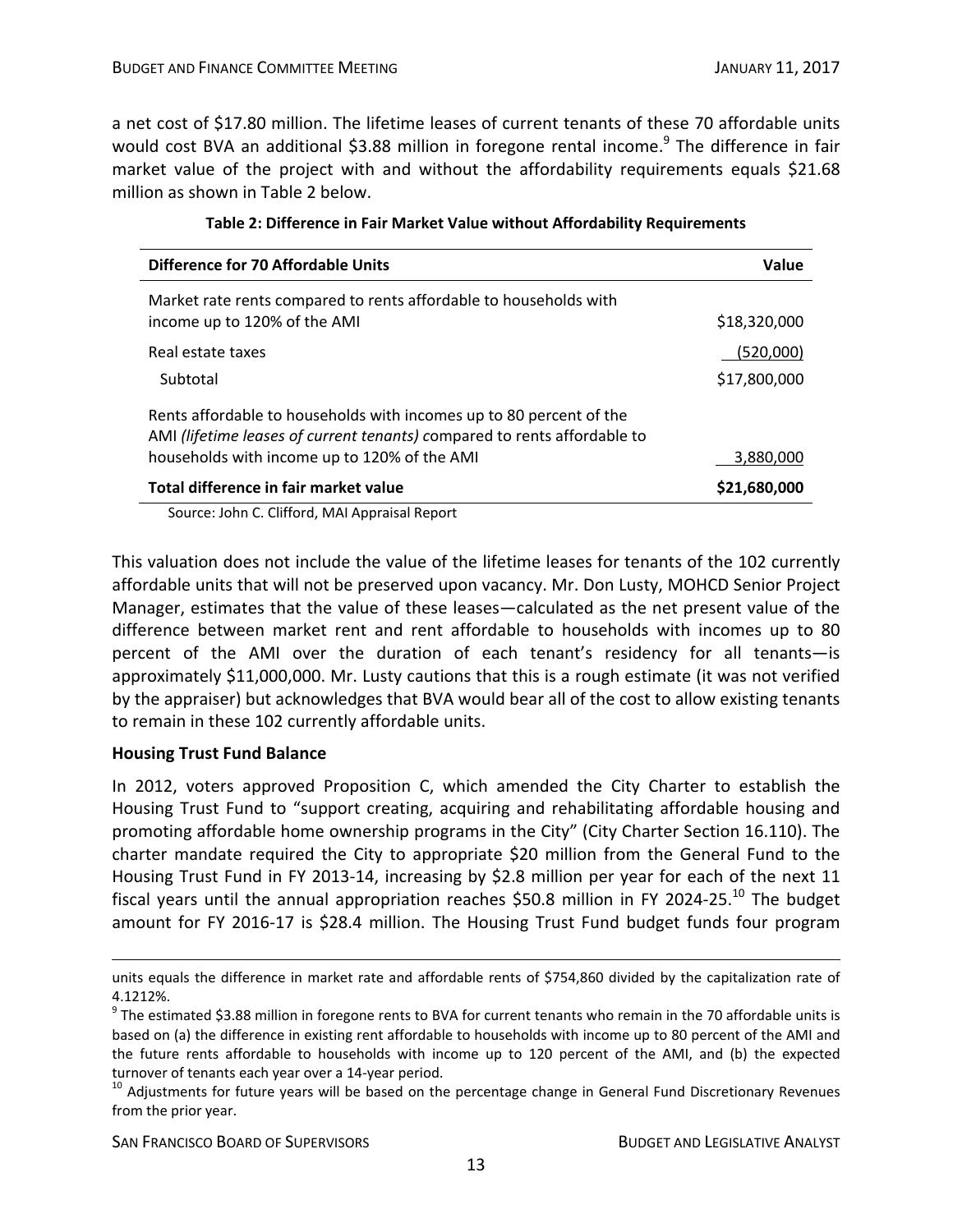areas: 1) the Down Payment Assistance Loan Program (DALP) $^{11}$ ; 2) Housing Stabilization Programs<sup>12</sup>; 3) Complete Neighborhoods Infrastructure<sup>13</sup>; and 4) Affordable Housing Development. The grant amount paid to BVA would come out of the budget for this fourth program area.

According to Mr. Benjamin McCloskey, Deputy Director of Finance and Administration at MOHCD, the balance of the Affordable Housing Development portion of the Housing Trust Fund is \$36,000,218 (as of December 21, 2016). If MOHCD were to pay the grant amount of \$21,680,000 to BVA, the remaining balance would be \$14,320,218. According to Mr. McCloskey, MOHCD would be able to accommodate a grant to BVA because certain projects in the housing pipeline are expected to take longer than anticipated, which gives MOHCD greater funding capacity in the current fiscal year. Mr. McCloskey also states that nothing in the housing pipeline is currently unfunded, but MOHCD may not be able to accommodate future needs that arise (such as another similar development agreement) were it to pay the grant amount.

## **POLICY CONSIDERATION**

## **Other Affordable Housing Unit Requirements Expiring in 2016 and 2017**

The Board of Supervisors previously approved an agreement between MOHCD and South Beach Marina, Inc. in May 2016 to preserve 101 affordable housing units at the South Beach Marina Apartments in exchange for a credit toward future inclusionary housing fee obligations not to exceed \$59,300,000, or approximately \$590,000 per unit.<sup>14</sup>

In addition to Bayside Village Apartments and South Beach Marina Apartments, two other projects have affordability requirements that have expired or will expire in 2016 or 2017, as shown in Table 3 below, totaling 272 affordable units. According to Mr. Lusty, no other housing projects have affordable units that will expire prior to 2037.

| <b>Project Name</b>                                               | 737 Post Street        | <b>Fillmore Center</b> |
|-------------------------------------------------------------------|------------------------|------------------------|
| <b>Ownership Entity</b>                                           | Sequoia Equities, Inc. | <b>Prudential REIT</b> |
| Affordability Expiration                                          | March 27, 2016         | December 1, 2017       |
| Affordable Units (#, %)                                           | 49 (20%)               | 223 (20%)              |
| Market-Rate Units                                                 | 198                    | 891                    |
| <b>Total Project Units</b>                                        | 248                    | 1,114                  |
| $C_{\text{out}}$ $\sim$ $\sim$ $\sim$ $\sim$ $\sim$ $\sim$ $\sim$ |                        |                        |

#### **Table 3: Other Housing Projects with Affordable Units Expiring before 2037**

Source: MOHCD

<sup>&</sup>lt;sup>11</sup> DALP is a down payment assistance loan for first time homebuyers that earn up to 120 percent of the AMI.<br><sup>12</sup> Programs such as Energy Efficiency Loans and Eviction Defense/Prevention and Tenant Housing Stabilization<br> Apartments unit of \$590,000. The Bayside Village Apartments are smaller on average than South Beach Marina Apartments.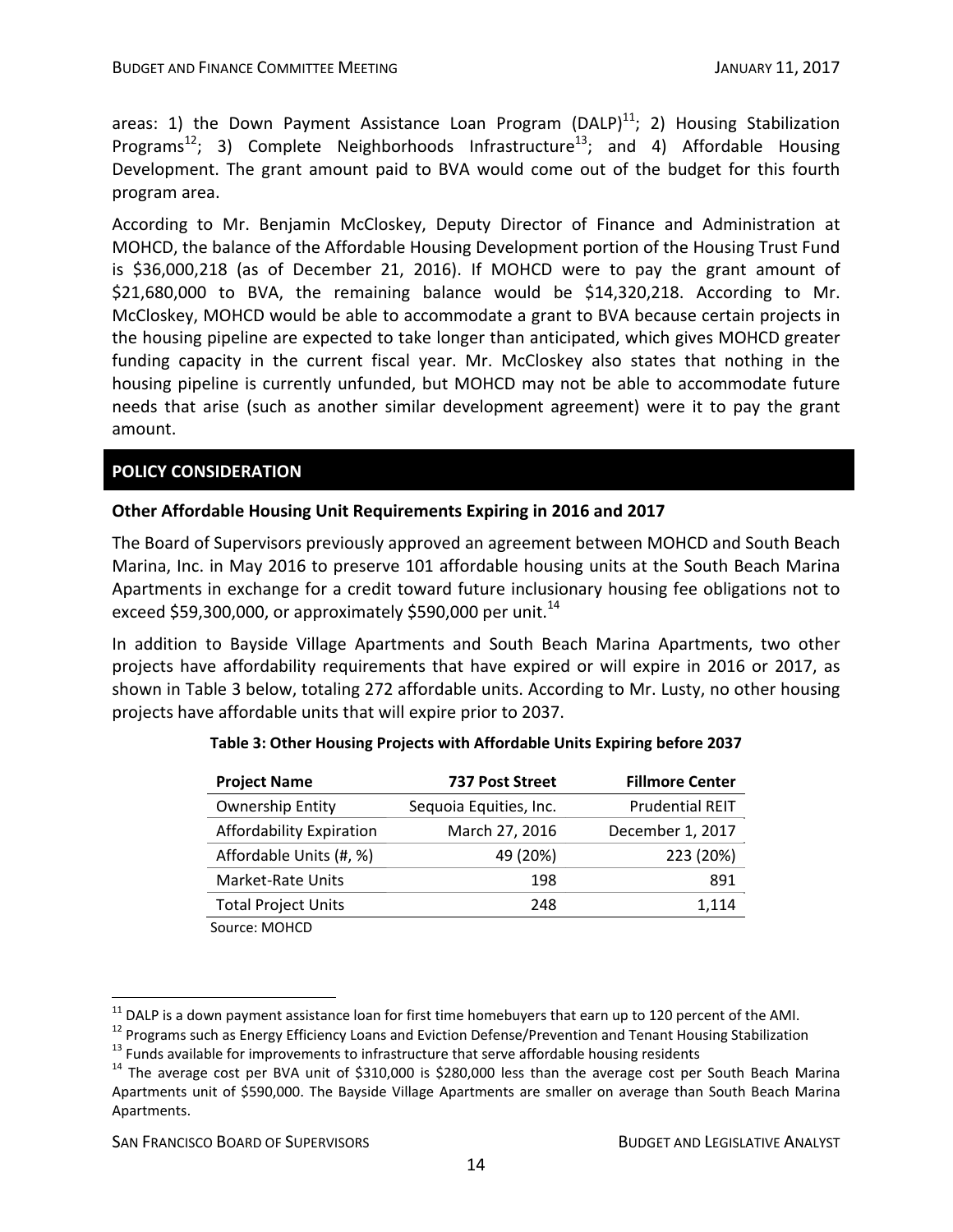According to Mr. Lusty, MOHCD staff have not reached agreement with Sequoia Equities, Inc. to prevent displacement of existing residents of the now expired 49 affordable units at 737 Post Street. Market rate rents will be phased in for current residents over an 18-month period.<sup>15</sup>

MOHCD staff began negotiations with the owners of the Fillmore Center in December 2016 with the goal of preventing displacement of existing residents, but it is uncertain at this time whether or not an agreement to preserve the 223 affordable units and/or prevent displacement is possible for this housing project.

## **Moderate Income Affordable Housing**

The affordability level for the 70 preserved units would increase from the current 80 percent of the AMI to 120 percent of the AMI. $^{16}$  However, the units will maintain affordability to "moderate income" households (defined as earning between 80 percent of the AMI and 120 percent of the AMI). According to Mr. Lusty, MOHCD is proposing to retain housing that is affordable to moderate income households with income at 120 percent of the AMI because the City does not have sufficient moderate income housing. According to the 2007‐2014 Regional Housing Needs Assessment, produced by the Association of Bay Area Governments (ABAG), the City met 65.6 percent of its total housing goals between 2007 and 2014 but only 19 percent of housing goals for moderate income households with income at 80 percent and 120 percent of the Area Median Income.

## **RECOMMENDATION**

Approval of the proposed resolution is a policy matter for the Board of Supervisors.

<sup>&</sup>lt;sup>15</sup> Per Mr. Lusty, an exception will be made for a few seniors, who will not be subject to rent increases.<br><sup>16</sup> Preserving 70 affordable units at 80 percent of the AMI rent levels would require a larger grant amount than what is currently proposed. According to Mr. Lusty, raising the affordability level from 80 percent of the AMI to 120 percent of the AMI would allow MOHCD to preserve more units as permanently affordable as if the affordability level remained at 80 percent of the AMI.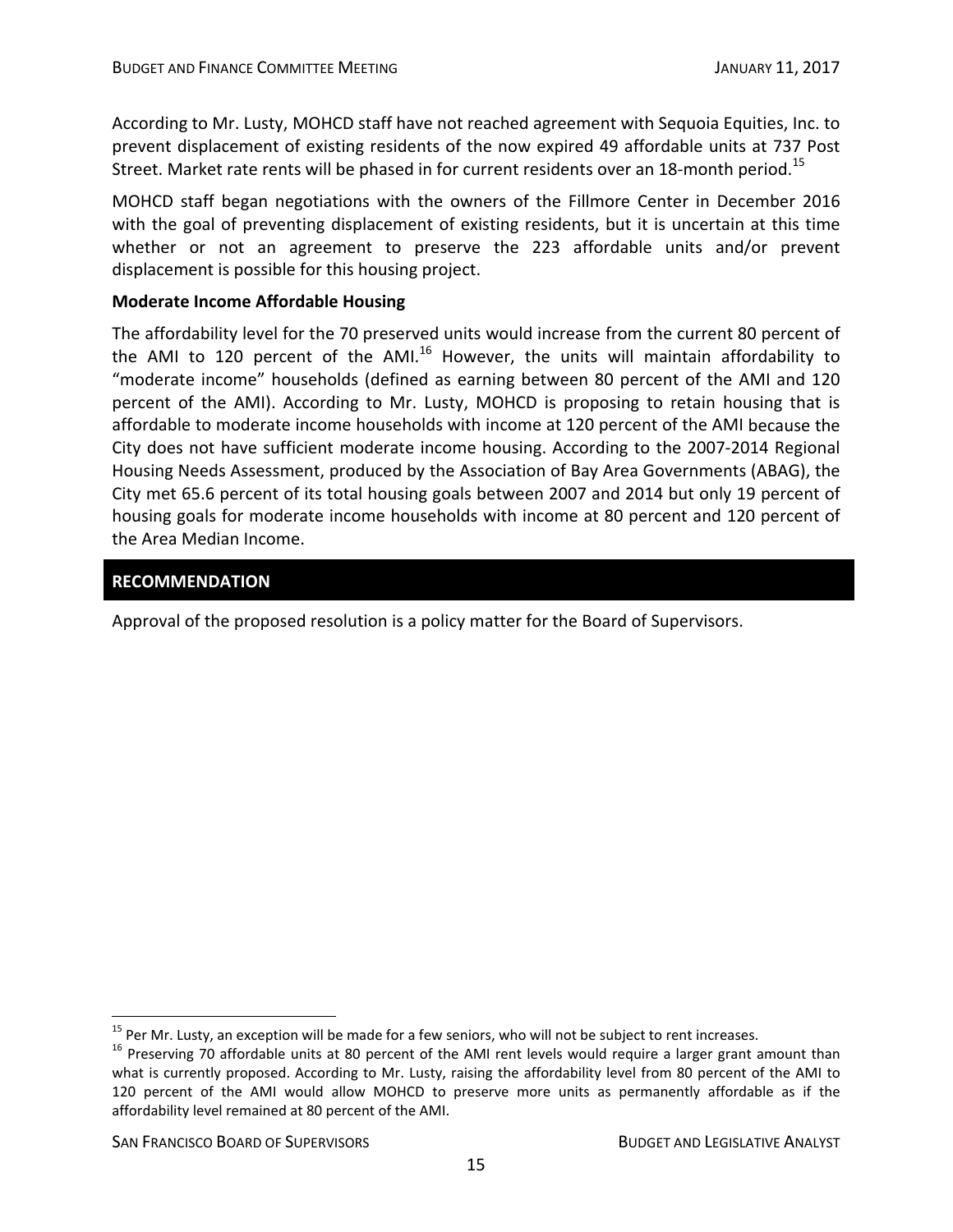| Items 13, 14, 15 & 16                                                                                                                                                                                                                                                                                                                                                                                                                                                                                                                                                                                                                                                                                                                                                                                                                                                                                                                                                                                                                                                                                                                                                                                                                                                                                             | Department:                                                                                                                                                                                                                                                                                                                                                                                                                                           |  |  |
|-------------------------------------------------------------------------------------------------------------------------------------------------------------------------------------------------------------------------------------------------------------------------------------------------------------------------------------------------------------------------------------------------------------------------------------------------------------------------------------------------------------------------------------------------------------------------------------------------------------------------------------------------------------------------------------------------------------------------------------------------------------------------------------------------------------------------------------------------------------------------------------------------------------------------------------------------------------------------------------------------------------------------------------------------------------------------------------------------------------------------------------------------------------------------------------------------------------------------------------------------------------------------------------------------------------------|-------------------------------------------------------------------------------------------------------------------------------------------------------------------------------------------------------------------------------------------------------------------------------------------------------------------------------------------------------------------------------------------------------------------------------------------------------|--|--|
| Files 16-1161, 16-1355, 16-1164,                                                                                                                                                                                                                                                                                                                                                                                                                                                                                                                                                                                                                                                                                                                                                                                                                                                                                                                                                                                                                                                                                                                                                                                                                                                                                  | Mayor's Office of Housing and Community Development                                                                                                                                                                                                                                                                                                                                                                                                   |  |  |
| 16-1356                                                                                                                                                                                                                                                                                                                                                                                                                                                                                                                                                                                                                                                                                                                                                                                                                                                                                                                                                                                                                                                                                                                                                                                                                                                                                                           | (MOHCD)                                                                                                                                                                                                                                                                                                                                                                                                                                               |  |  |
| <b>EXECUTIVE SUMMARY</b>                                                                                                                                                                                                                                                                                                                                                                                                                                                                                                                                                                                                                                                                                                                                                                                                                                                                                                                                                                                                                                                                                                                                                                                                                                                                                          |                                                                                                                                                                                                                                                                                                                                                                                                                                                       |  |  |
|                                                                                                                                                                                                                                                                                                                                                                                                                                                                                                                                                                                                                                                                                                                                                                                                                                                                                                                                                                                                                                                                                                                                                                                                                                                                                                                   | <b>Legislative Objectives</b>                                                                                                                                                                                                                                                                                                                                                                                                                         |  |  |
| The four proposed resolutions would approve: (1) the master development agreement (File<br>16-1355) and the development agreement between the San Francisco Housing Authority<br>(SFHA) (File 16-1161), the City, and BRIDGE Housing Corporation and BRIDGE Urban Infill Land<br>Development LLP (BRIDGE) to develop the Potrero HOPE SF Project; and (2) the master<br>development agreement (File 16-1356) and the development agreement between SFHA (File<br>16-1164), the City, and Mercy Housing California and the Related Companies of California, LLC<br>(Mercy) to develop the Sunnydale HOPE SF Project (File 16-1164). SFHA selected the<br>developers through a competitive process in 2008.<br><b>Key Points</b><br>The Potrero HOPE SF and Sunnydale HOPE SF projects would demolish existing public<br>$\bullet$<br>housing and build replacement public housing, affordable housing, and market rate<br>housing on land owned by SFHA. Each project would be developed in phases over<br>approximately 25 years.<br>The master development agreements outline SFHA's role as landowner, including<br>$\bullet$<br>preparation and sale of SFHA-owned property to private developers to construct market<br>rate housing and transfer of SFHA-owned property to non-profit developers through 99- |                                                                                                                                                                                                                                                                                                                                                                                                                                                       |  |  |
| year ground leases to construct affordable housing. The development agreements grant<br>the developers the right to develop the project sites as described in the agreements.                                                                                                                                                                                                                                                                                                                                                                                                                                                                                                                                                                                                                                                                                                                                                                                                                                                                                                                                                                                                                                                                                                                                     |                                                                                                                                                                                                                                                                                                                                                                                                                                                       |  |  |
| <b>Fiscal Impact</b>                                                                                                                                                                                                                                                                                                                                                                                                                                                                                                                                                                                                                                                                                                                                                                                                                                                                                                                                                                                                                                                                                                                                                                                                                                                                                              |                                                                                                                                                                                                                                                                                                                                                                                                                                                       |  |  |
| $\bullet$                                                                                                                                                                                                                                                                                                                                                                                                                                                                                                                                                                                                                                                                                                                                                                                                                                                                                                                                                                                                                                                                                                                                                                                                                                                                                                         | Phase 1 of the Potrero HOPE SF Project would construct 72 units of affordable housing;<br>financing of \$68.5 million has been obtained of which \$17.7 million was committed by<br>MOHCD. Phase 1 of the Sunnydale HOPE SF Project would construct 55 units at an<br>estimated cost of \$42.4 million; MOHCD has committed \$7.0 million and the developer is<br>seeking federal Low Income Housing Tax Credits and other financing.                 |  |  |
| $\bullet$                                                                                                                                                                                                                                                                                                                                                                                                                                                                                                                                                                                                                                                                                                                                                                                                                                                                                                                                                                                                                                                                                                                                                                                                                                                                                                         | The development agreements do not commit MOHCD to finance the remaining project<br>phases, but MOHCD anticipates financing approximately \$583.8 million over 13 years.<br><b>Policy Consideration</b>                                                                                                                                                                                                                                                |  |  |
|                                                                                                                                                                                                                                                                                                                                                                                                                                                                                                                                                                                                                                                                                                                                                                                                                                                                                                                                                                                                                                                                                                                                                                                                                                                                                                                   |                                                                                                                                                                                                                                                                                                                                                                                                                                                       |  |  |
| $\bullet$                                                                                                                                                                                                                                                                                                                                                                                                                                                                                                                                                                                                                                                                                                                                                                                                                                                                                                                                                                                                                                                                                                                                                                                                                                                                                                         | Total development costs per square foot for Potrero and Sunnydale HOPE SF projects are<br>higher than for the two other HOPE SF projects - Alice Griffith and Hunters View.<br>According to MOHCD, Alice Griffith and Hunters View have lower costs due to the larger<br>size of the projects and related economies of scale. Also, the more recent Potrero and<br>Sunnydale projects are impacted by increasing construction costs in San Francisco. |  |  |
|                                                                                                                                                                                                                                                                                                                                                                                                                                                                                                                                                                                                                                                                                                                                                                                                                                                                                                                                                                                                                                                                                                                                                                                                                                                                                                                   | Recommendation                                                                                                                                                                                                                                                                                                                                                                                                                                        |  |  |
|                                                                                                                                                                                                                                                                                                                                                                                                                                                                                                                                                                                                                                                                                                                                                                                                                                                                                                                                                                                                                                                                                                                                                                                                                                                                                                                   | Approval of the proposed resolutions is a policy matter for the Board of Supervisors                                                                                                                                                                                                                                                                                                                                                                  |  |  |

• Approval of the proposed resolutions is a policy matter for the Board of Supervisors.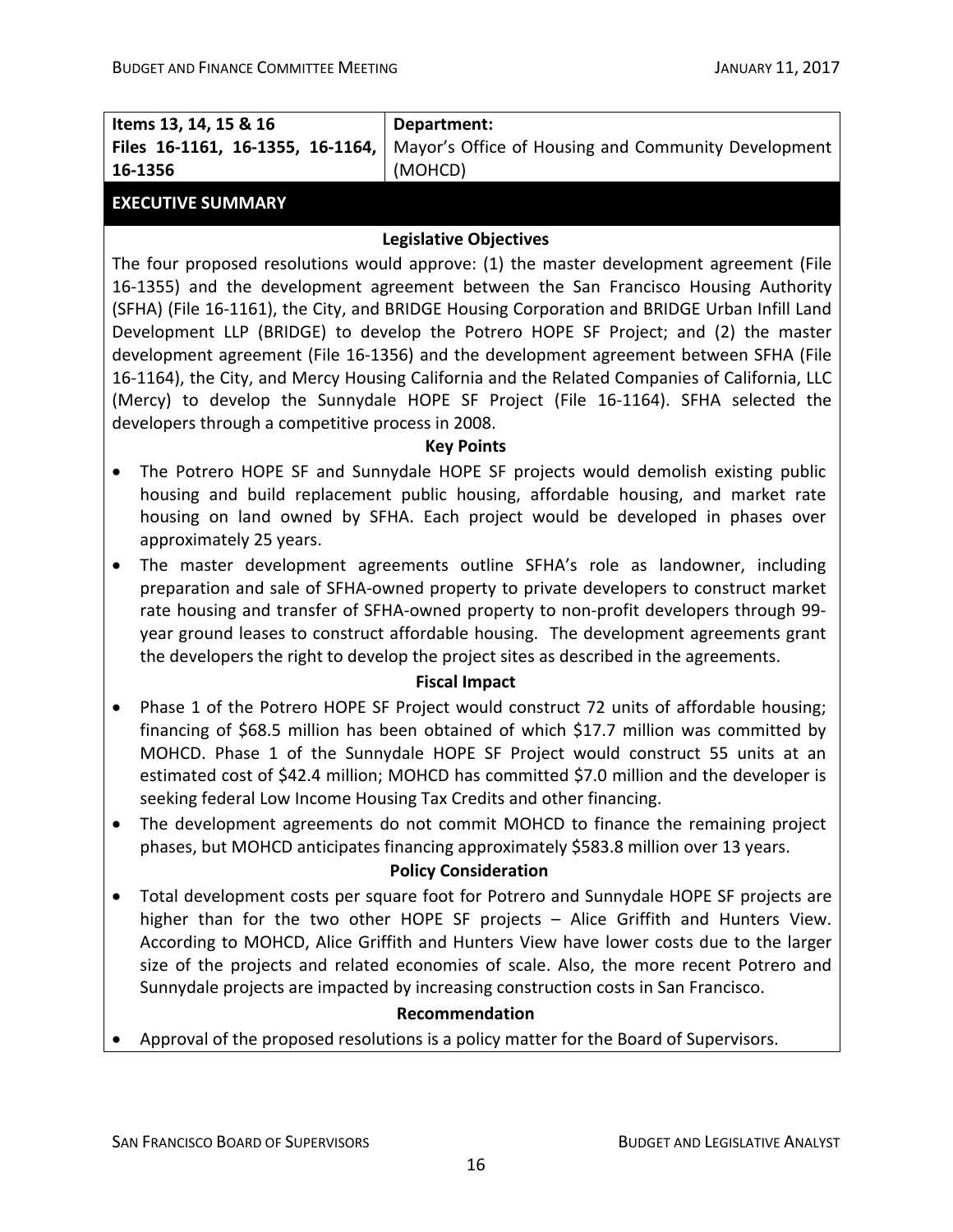#### **MANDATE STATEMENT**

City Charter Section 9.118(b) states that any contract entered into by a department, board or commission that (1) has a term of more than ten years, (2) requires expenditures of \$10 million or more, or (3) requires a modification of more than \$500,000 is subject to Board of Supervisors approval.

#### **BACKGROUND**

Launched in 2007, HOPE SF is a City sponsored anti‐poverty initiative, led by the Mayor's Office of Housing and Community Development (MOHCD) in partnership with the San Francisco Housing Authority (SFHA), to redevelop the City's most distressed public housing sites into mixed‐income communities comprised of affordable housing, including replacement units for existing public housing, and market rate housing units.

The HOPE SF initiative is comprised of separate projects to redevelop four public housing sites in San Francisco. Construction to replace the 267 public housing units at Hunters View with 750 affordable units began in 2010 and is scheduled to be completed in 2018. Construction to replace the 256 public housing units at Alice Griffith with 504 affordable units began in 2015 and is scheduled to be completed in 2021. Potrero Terrace and Annex ("Potrero") and Sunnydale‐Velasco ("Sunnydale") are the third and fourth sites slated for redevelopment as part of the HOPE SF initiative and are the subject of the proposed resolutions, discussed below.

Potrero is a 619 unit 38-acre public housing site located on the south slope of Potrero Hill. Sunnydale is a 775 unit 50‐acre public housing site located in the Visitacion Valley neighborhood. Both sites are currently owned and operated by SFHA and are in a similar state of disrepair with limited access to services and no formal open spaces.

SFHA issued a Request for Qualifications (RFQ) for developers of each of the two sites in October 2007. In 2008, SFHA selected BRIDGE Housing Corporation and BRIDGE Urban Infill Land Development LLP (BRIDGE) to develop a master development plan to revitalize Potrero, and selected Mercy Housing California and the Related Companies of California, LLC (Mercy) to develop a master development plan to revitalize Sunnydale.<sup>1</sup> Over the next two years, the selected Master Developers hosted multiple meetings with SFHA residents and community members to develop new site plans for the projects. In 2010, the Master Plans were finalized and the Projects began their environmental review processes and land use approval processes with the Planning Department.

#### **DETAILS OF PROPOSED LEGISLATION**

The four proposed resolutions would approve:

 $<sup>1</sup>$  The Exclusive Negotiating Rights Agreements for both projects were later amended to grant development rights</sup> to the current developers: BRIDGE Potrero Community Associates, LLC and Sunnydale Development Co., LLC. According to MOHCD, both limited liability corporations (LLCs) have the initially selected developer or their affiliate as controlling members.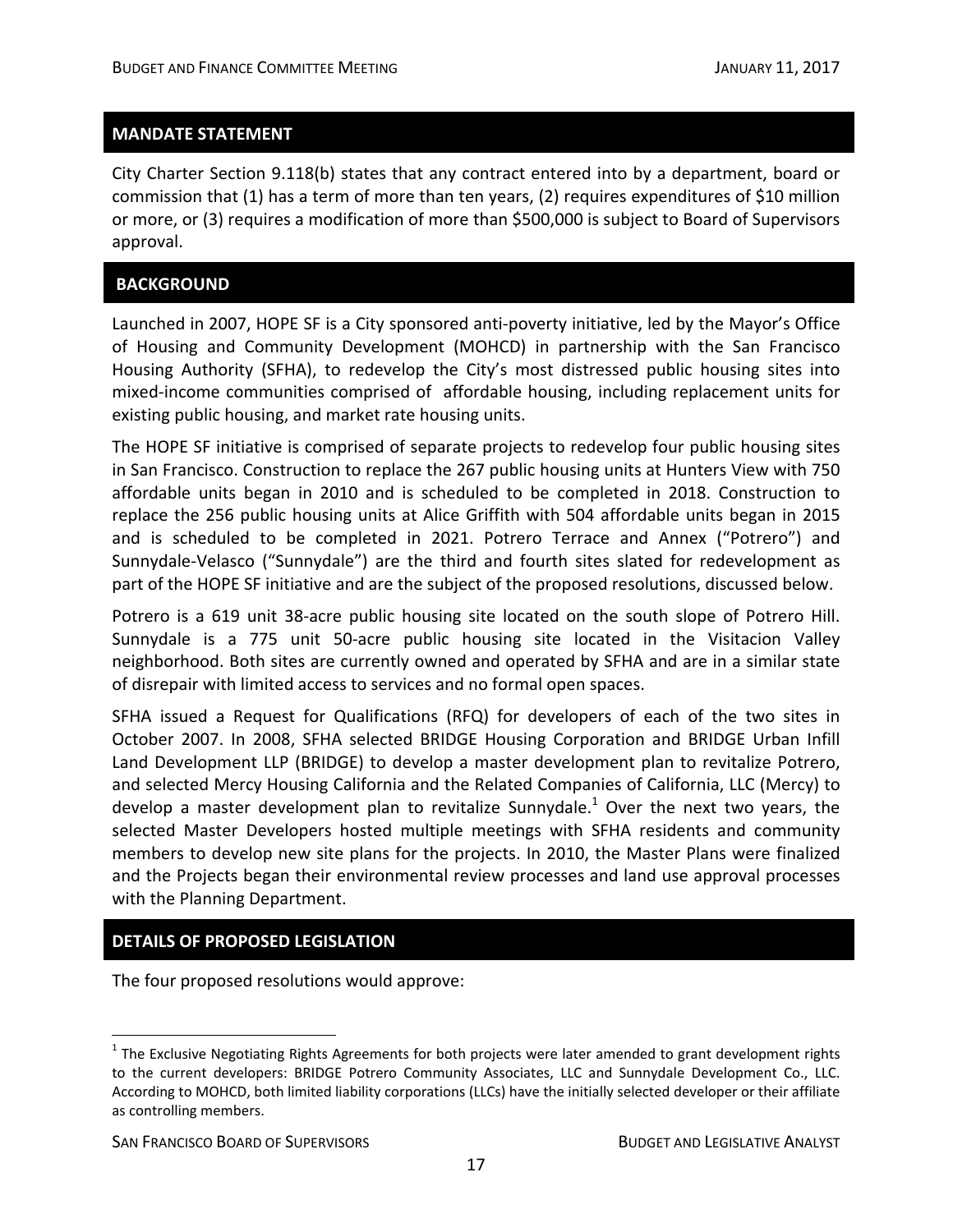- The master development agreement (File 16‐1355) and the development agreement between SFHA, the City, and BRIDGE to develop the Potrero HOPE SF Project (File 16‐ 1161); and
- The master development agreement (File 16‐1356) and the development agreement between SFHA, the City, and Mercy to develop the Sunnydale HOPE SF Project (File 16‐ 1164).

## **Overview of Potrero and Sunnydale HOPE SF Projects**

Both the Potrero HOPE SF Project and the Sunnydale HOPE SF Project would demolish all existing public housing units and streets and build new housing and new streets to better connect the areas with the surrounding neighborhood street grids. At completion, both projects would include public housing replacement units, additional units affordable to households earning up to 60 percent of the Area Median Income (AMI)<sup>2</sup>, and market rate units. As shown in Table 1 below, the projects would include 1,800 affordable housing units and 1,465 market rate housing units, for a total of 3,265 housing units; and new open space, new retail space, and new community services space. The new streets would include new public utility systems, sidewalks and street furnishings, and transportation improvements. Construction would occur in phases over 25 years, and current residents would be relocated to allow demolition and rebuilding of the site in phases. $3$ 

|                                          | Potrero                  |                 | Sunnydale  |                 | <b>Total</b> |
|------------------------------------------|--------------------------|-----------------|------------|-----------------|--------------|
| <b>Proposed Use</b>                      | Current                  | <b>Proposed</b> | Current    | <b>Proposed</b> | Proposed     |
| <b>Residential Units</b>                 |                          |                 |            |                 |              |
| <b>Public Housing (Replacement)</b>      | 619                      | 619             | 775        | 775             | 1,394        |
| Affordable (up to 60 percent of the AMI) |                          | 187             |            | 219             | 406          |
| Subtotal, Affordable Housing             | 619                      | 806             | 775        | 994             | 1,800        |
| <b>Market Rate</b>                       |                          | 817             |            | 648             | 1,465        |
| <b>Total Residential Units</b>           | 619                      | $1,623*$        | 775        | $1,642*$        | 3,265        |
| <b>Retail Space</b>                      |                          | 15,000 gsf      | ۰          | 16,200 gsf      |              |
| <b>Community Services Space</b>          | $\overline{\phantom{a}}$ | 30,000 gsf      | 29,276 gsf | 72,500 gsf      |              |
| <b>Public Open Space</b>                 |                          | 3.5 acres       |            | 3.6 acres       |              |

#### **Table 1: Potrero and Sunnydale HOPE SF Proposed Uses**

Source: Master Development Agreements

\*Each site has maximum build out of 1,700 units as provided in the Environment Impact Report (EIR)

## **Master Development Agreements**

The Master Development Agreements (MDAs) outline SFHA's role as land‐owner and detail the SFHA's responsibilities for the project, mainly: (a) disposing of land owned by SFHA for market rate parcels, which would be sold to independent developers, and new public infrastructure

1

<sup>&</sup>lt;sup>2</sup> 60 percent of the AMI in 2016 for a family of four is \$64,600 as published by MOHCD.<br><sup>3</sup> Residents would be relocated onsite or voluntarily offsite. Residents are guaranteed a right to return to the property under the City's Right to Return Ordinance.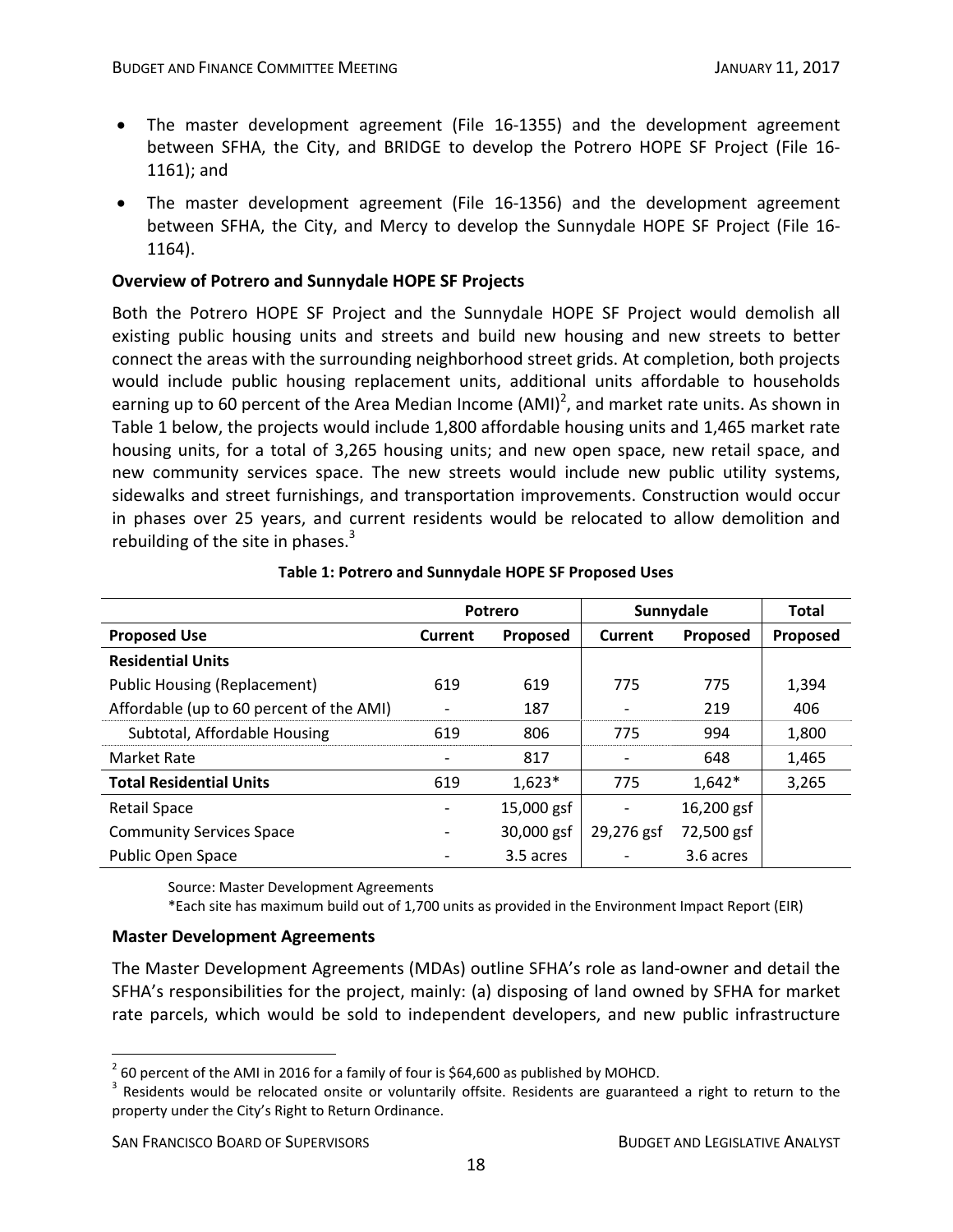and streets, which would be dedicated to the City upon Project completion; (b) disposing of land owned by SFHA for affordable parcels through long term ground leases with the affordable housing developers and (c) continuing to provide Section 8 vouchers for the operational costs of the affordable housing.

The Developers would prepare each market rate parcel for development, and SFHA would sell these parcels to third‐party developers, with approved zoning, to build what is outlined in the Development Agreements and Special Use Districts.<sup>4</sup> SFHA would have to approve the sale of each parcel, and the proceeds from the sale of these parcels would provide a funding source for development of affordable units. The market rate sites would not be individually subject to affordable housing obligations required by Planning Code Section 415, because more than one‐ half of the housing to be constructed in the Potrero and Sunnydale HOPE SF projects is affordable.

SFHA would continue to own the affordable housing parcels and would issue 99‐year ground leases to the Developers. As a condition of the leases, the Developers would be required to maintain the affordability of all units for 99 years. The Developers would own the building structures and maintain them. According to MOHCD, the Section 8 vouchers provided by SFHA together with rent payments from tenants would fully cover building operating costs and debt service payments.

## **Development Agreements**

The Development Agreements grant the Developers the right to develop the project sites as described in the agreements. They also authorize City departments (e.g. the Planning Department and the City Attorney) to take any action required for project implementation, and provide certain fee exemptions<sup>5</sup>. The agreements outline the process for applying for City funding but do not commit City funding to the projects outright.

## **Potrero Development Phases and Financing**

Construction of the Potrero HOPE SF Project would occur in five main phases over 25 years, and current residents would be relocated to allow demolition and rebuilding of the site in phases. Table 2 below shows the Project phases and public financing schedule. The timeline is subject to change depending on market forces and the availability of financing.

 $4$  According to Ms. Lisa Motoyama, Director of Real Estate – Special Initiatives at MOHCD, market rate developers would be selected through a competitive process. The affordable developers could submit a proposal and compete

in this process if they desired.<br><sup>5</sup> The Transportation Sustainability Fee and the Citywide Child Care Fee are not applicable to the projects per City code, while the Bicycle Parking In‐Lieu Fee and the Street Trees In‐Lieu Fee would be waived for both projects. Market rate units would be subject to the Eastern Neighborhoods Impact Fee Equivalent (for Potrero), the Visitacion Valley Fee (for Sunnydale) and the School Impact Fee. Affordable units would be subject to the School Impact Fee, but would receive a credit for replacement public housing units. Both projects would be subject to established processing fees for the processing or review of applications.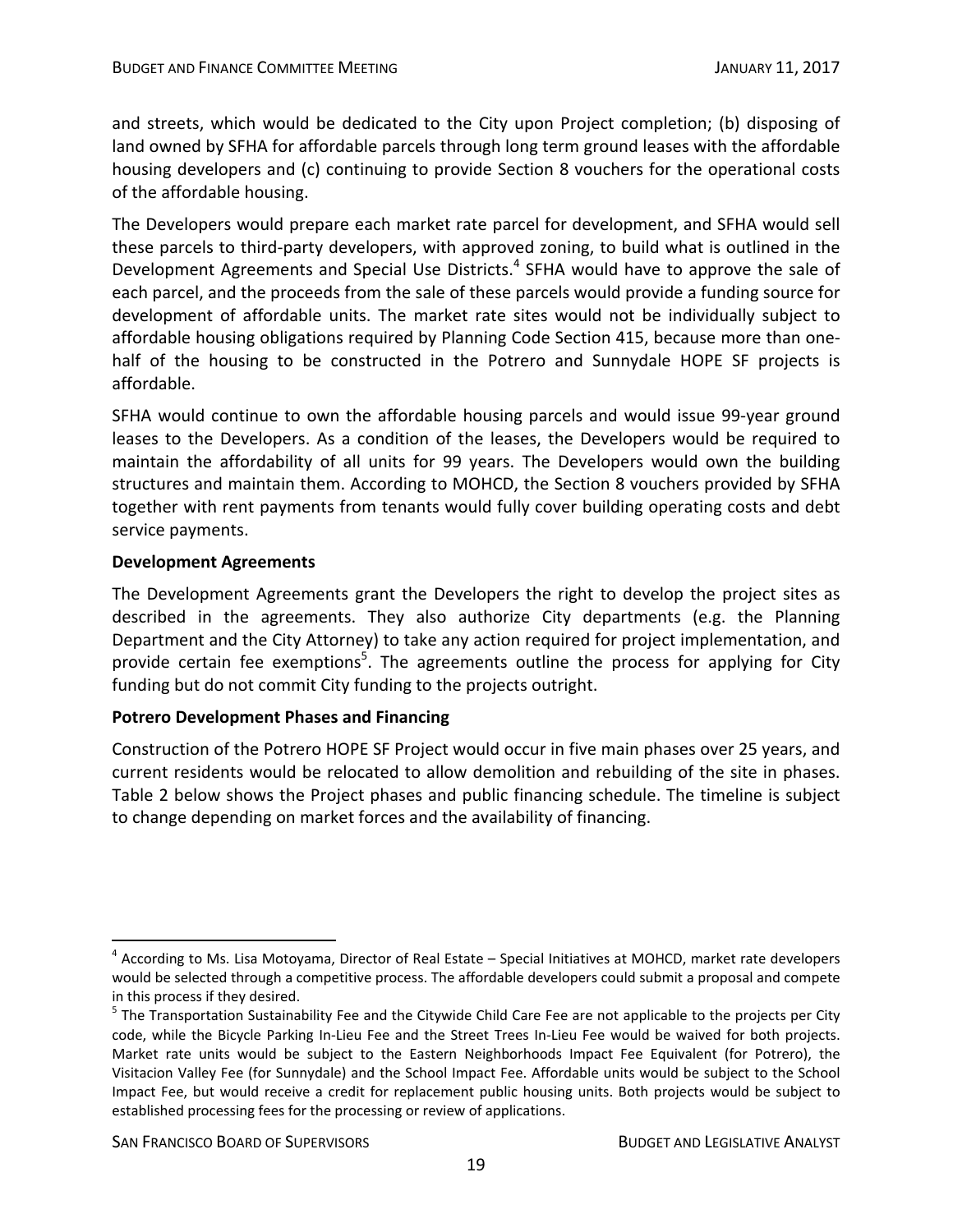|                          |                            |                              | <b>Public Financing Schedule</b> |                        |  |  |
|--------------------------|----------------------------|------------------------------|----------------------------------|------------------------|--|--|
| <b>Development Phase</b> | Affordable<br><b>Units</b> | <b>Market</b><br>Rate Units* | Predevelopment                   | <b>Permanent (Gap)</b> |  |  |
| Phase 1                  | 72                         | 0                            | FY 2015-16                       | FY 2016-17             |  |  |
| Phase 2                  | 94                         | 102                          | FY 2016-17                       | FY 2017-18             |  |  |
| Phase 3                  | 95                         | 255                          | FY 2018-19                       | FY 2019-20             |  |  |
| Phase 4                  | 65                         | 0                            | FY 2020-21                       | FY 2021-22             |  |  |
| Phase 5A                 | 160                        | 255                          | FY 2021-22                       | FY 2023-24             |  |  |
| Phase 5B                 | 160                        | 80                           | FY 2022-23                       | FY 2024-25             |  |  |
| Phase 5C                 | 160                        | 125                          | FY 2023-24                       | FY 2025-26             |  |  |
| <b>Unit Total</b>        | 806                        | 817                          |                                  |                        |  |  |

### **Table 2: Potrero HOPE SF Project Phases and Public Financing Schedule**

Source: Master Development Agreement

\* Market Rate Unit estimates are approximate based on the Master Budget in the MDA

Phase 1 of the Potrero HOPE SF Project is construction on Block  $X^6$ , which is scheduled to begin in 2017, and will convert a 0.69‐acre vacant lot at 1101 Connecticut Street into 72 affordable housing units. Development of Block X in Phase 1 is not part of the development agreement, which is the subject of Resolution 16‐1161. Financing of \$68,453,064 for development of Block X has been finalized as of December 20, 2016, as shown in Table 3 below.

SAN FRANCISCO BOARD OF SUPERVISORS BUDGET AND LEGISLATIVE ANALYST

 $6$  Block X, located at 1101 Connecticut Street, is not part of the project site and is not part of the Potrero Development Agreement. The Board of Supervisors previously approved purchase of Block X from the San Francisco Unified School District in February 2016 (File 16‐0069) and an option to ground lease the property to Potrero Housing Associates I, LP, a California limited partnership formed by BRIDGE Housing Corporation, in June 2016 (File 16‐0555). The Planning Commission has approved zoning map amendments for Block X separately from the rest of the Project to expedite construction. Once construction of Block X is completed, existing Potrero public housing residents will be relocated to Block X during construction of replacement public housing at Potrero.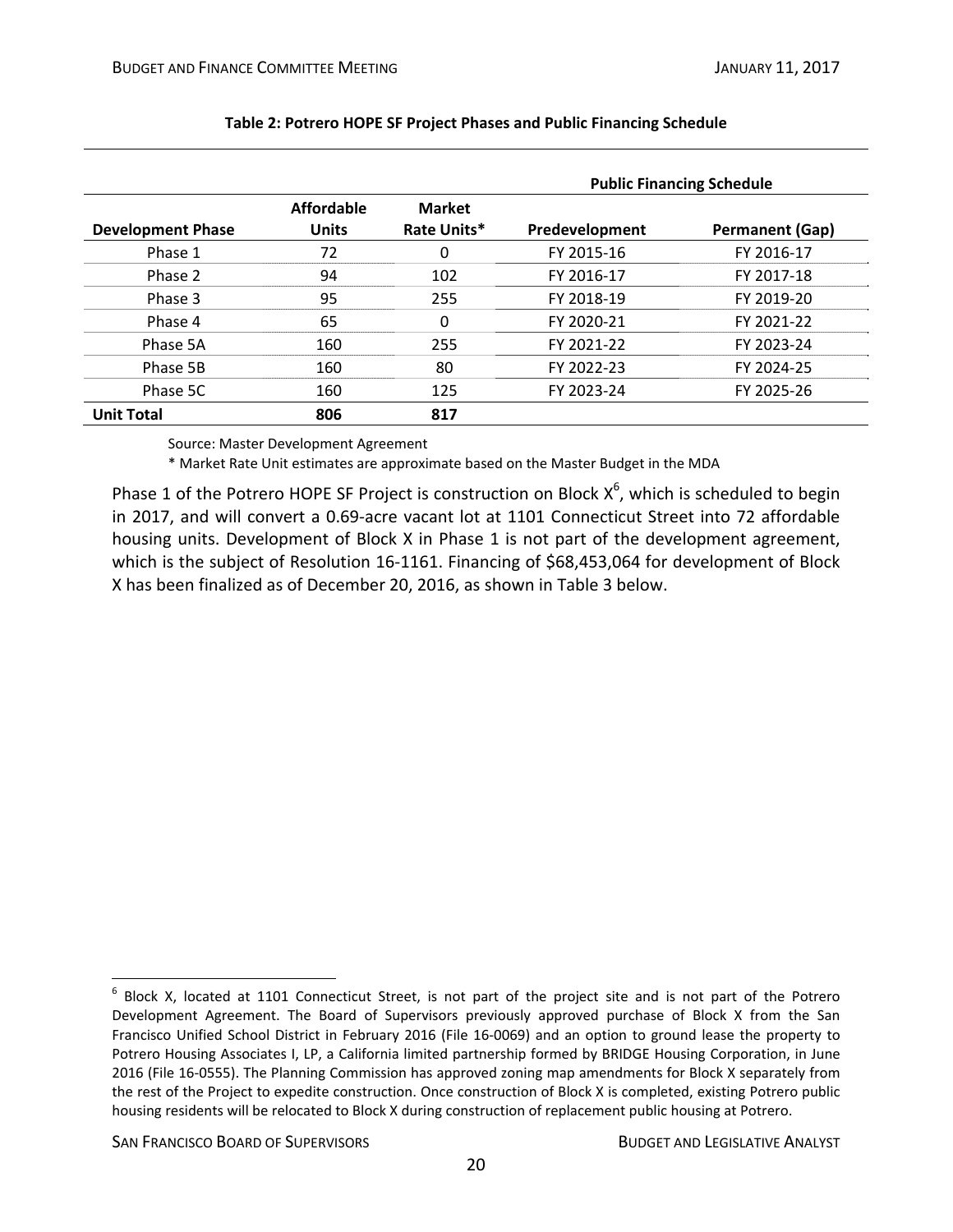| <b>Source</b>                                | Amount       |
|----------------------------------------------|--------------|
| <b>Public Sources</b>                        |              |
| MOHCD $Gap7$                                 | \$17,693,093 |
| <b>Subtotal Public Sources</b>               | \$17,693,093 |
| <b>Private Sources</b>                       |              |
| First Mortgage <sup>8</sup>                  | \$17,700,000 |
| Private Subordinate Debt <sup>9</sup>        | 1,200,000    |
| Deferred Developer Fee <sup>10</sup>         | 2,000,000    |
| Private Investor Contributions <sup>11</sup> | 29,859,971   |
| <b>Subtotal Private Sources</b>              | \$50,759,971 |
| <b>Total Sources</b>                         | \$68,453,064 |
|                                              |              |

| Table 3: Sources of Funds for Block X (Potrero HOPE SF Phase 1) |  |
|-----------------------------------------------------------------|--|
|-----------------------------------------------------------------|--|

Source: MOHCD

The Potrero Development Agreement covers Phases 2 through 5 of the Potrero HOPE SF Project. Total estimated costs for development of 734 affordable housing units<sup>12</sup> are \$821,205,167, including \$322,346,687 in public financing and \$498,858,480 in private financing, shown in Table 4 below. Financing for the affordable housing units in the subsequent phases, which will occur over a nine-year period from FY 2017-18 through FY 2025-26, has not been finalized.

Financing for construction of 94 affordable housing units during Phase 2 of the Project would be secured in FY 2017-18. Phase 2 would entail (a) the demolition of 91 existing public housing units<sup>13</sup> and surrounding infrastructure, (b) construction of Block B, which would include 94 affordable units, and (c) the sale of Block A for market rate housing development. Subsequent phases would similarly involve demolition of existing units, construction of new affordable units, and preparation of market rate parcels for sale and are expected to follow the public financing schedule described in Table 2 above.

 $\overline{a}$  $^7$  A low-interest loan (3 percent) from MOHCD Gap Funding would be payable back to the City from residual rent

receipts (i.e. funds that remain once all other expenses and debt are paid) over 55 years.<br>
<sup>8</sup> A private loan that uses the property as collateral. Block X's First Mortgage will be issued by Citibank.<br>
<sup>9</sup> According to Ms

<sup>&</sup>lt;sup>10</sup> A portion of the Developer fee would be paid back from rent receipts after completion of the Project.<br><sup>11</sup> Private Investor Contributions include (a) \$100 in cash investment plus (b) \$29,859,871 in anticipated procee

<sup>&</sup>lt;sup>12</sup> Of the 806 affordable housing units, 72 units will be constructed on Block X during Phase 1 and 734 units will be constructed under the terms of the Potrero Development Agreement in Phases 2 through 5.<br><sup>13</sup> Current residents would be relocated to the newly constructed affordable units on Block X or to vacant units in

other buildings.

SAN FRANCISCO BOARD OF SUPERVISORS **BUDGET AND LEGISLATIVE ANALYST**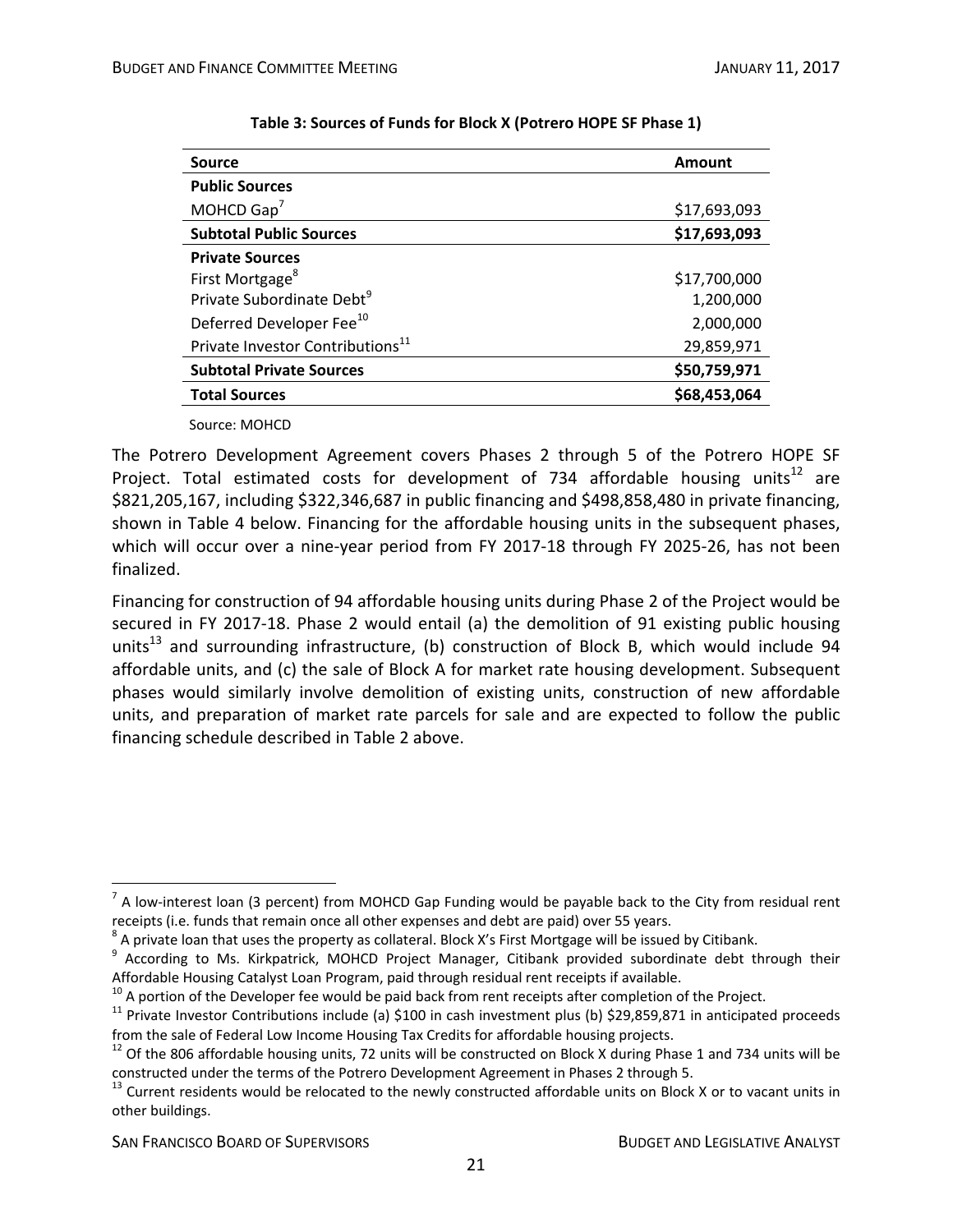| <b>Source</b>                                | Amount        |
|----------------------------------------------|---------------|
| <b>Public Sources</b>                        |               |
| <b>MOHCD Gap</b>                             | \$314,396,687 |
| Affordable Housing Program <sup>14</sup>     | 7,950,000     |
| <b>Subtotal Public Sources</b>               | \$322,346,687 |
| <b>Private Sources</b>                       |               |
| First Mortgage                               | \$189,139,244 |
| Deferred Developer Fee                       | 20,733,509    |
| Private Investor Contributions <sup>15</sup> | 288,985,727   |
| <b>Subtotal Private Sources</b>              | \$498,858,480 |
| <b>Total Sources</b>                         | \$821,205,167 |

### **Table 4: Sources of Funds for the Potrero HOPE SF Project**

Source: Master Development Agreement (Exhibit H)

Public financing of \$322,346,687 would consist of loans by MOHCD and the Federal Home Loan Bank of San Francisco.

#### **Sunnydale Development Phases and Financing**

Construction of the Sunnydale HOPE SF Project would occur in three main phases over 25 years, and current residents would be relocated to allow demolition and rebuilding of the site in phases. Table 5 below shows the Project phases and public financing schedule. The timeline is subject to change depending on market conditions and the availability of financing for affordable housing.

<sup>&</sup>lt;sup>14</sup> An Affordable Housing Program (AHP) grant from the Federal Home Loan Bank of San Francisco. The budget assumes that the Project would receive approximately \$10,000 per affordable unit for each phase of the Project percent. According to Ms. Motoyama, Block X did not receive this loan prior to construction because the Project

was unable to apply in time, but the Developer will apply for funding in the next round.<br><sup>15</sup> Private Investor Contributions include (a) \$1,122,984 in cash investment plus (b) \$287,862,743 in anticipated proceeds from the sale of Federal Low Income Housing Tax Credits for affordable housing projects.

SAN FRANCISCO BOARD OF SUPERVISORS BUDGET AND LEGISLATIVE ANALYST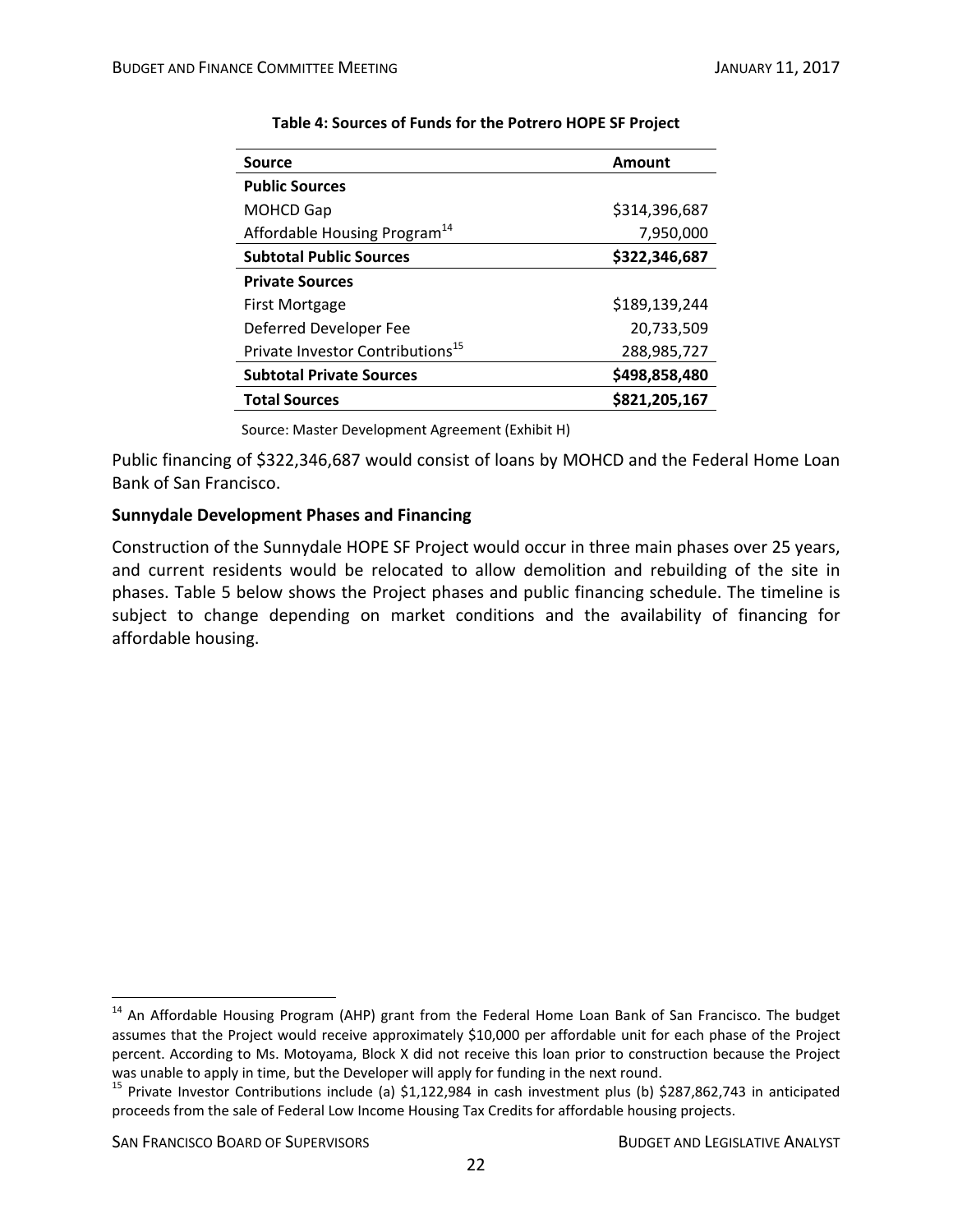|                          |                                   |                              | <b>Public Financing Schedule</b>      |                                       |  |  |
|--------------------------|-----------------------------------|------------------------------|---------------------------------------|---------------------------------------|--|--|
| <b>Development Phase</b> | <b>Affordable</b><br><b>Units</b> | <b>Market</b><br>Rate Units* | Predevelopment                        | <b>Permanent (Gap)</b>                |  |  |
| Phase 1                  | 55                                | 0                            | FY 2015-16                            | FY 2016-17                            |  |  |
| Phase 1A                 | 343                               | 8                            | FY 2016-17, FY 2017-18,<br>FY 2018-19 | FY 2017-18, FY 2018-19,<br>FY 2019-20 |  |  |
| Phase 1B                 | 69                                | $\Omega$                     | FY 2019-20                            | FY 2020-21                            |  |  |
| Phase 1C                 | 100                               | 48                           | FY 2020-21                            | FY 2021-22                            |  |  |
| Phase 2A                 | 133                               | 68                           | FY 2021-22, FY 2022-29                | FY 2022-23, FY 2023-24                |  |  |
| Phase 2B                 | 79                                | 86                           | FY 2023-24                            | FY 2024-25                            |  |  |
| Phase 2C                 | 66                                | 84                           | FY 2024-25                            | FY 2025-26                            |  |  |
| Phase 3A                 | 72                                | 137                          | FY 2025-26                            | FY 2026-27                            |  |  |
| Phase 3B                 | 77                                | 217                          | FY 2026-27, FY 2027-28                | FY 2027-28, FY 2028-29                |  |  |
| Phase 3C                 | 0                                 | $\Omega$                     | FY 2028-29                            | FY 2029-30                            |  |  |
| <b>Unit Total</b>        | 994                               | 648                          |                                       |                                       |  |  |

#### **Table 5: Sunnydale HOPE SF Project Phases and Public Financing Schedule**

Source: Development Agreement

\* Market Rate Unit estimates are approximate based on the Master Budget in the MDA

Phase 1 of the Project is construction of 55 affordable units on Parcel Q, a half-acre vacant lot owned by the Sunnydale Parcel Q Housing Partners, L.P. (Parcel Q L.P.), an affiliate of the development partner, Mercy Housing California and the Related Companies of California, LLC, located at Sunnydale and Hahn Streets, adjacent to the Sunnydale Project owned by SFHA. Parcel Q L.P. purchased Parcel Q in December of 2016 and is in the process of assessing financing options, including permanent financing, applying to the California Tax Credit Allocation Committee for Federal Low Income Housing Tax Credits and the Federal Home Loan Bank of San Francisco for Affordable Housing Program (AHP) funds to finance the project, and MOHCD gap funding. MOHCD previously provided predevelopment financing of \$2,000,000 and acquisition financing of \$3,000,000 to Parcel Q L.P. Project construction is scheduled to begin in December 2017. Estimated project financing of \$42,431,219 is shown in Table 6 below.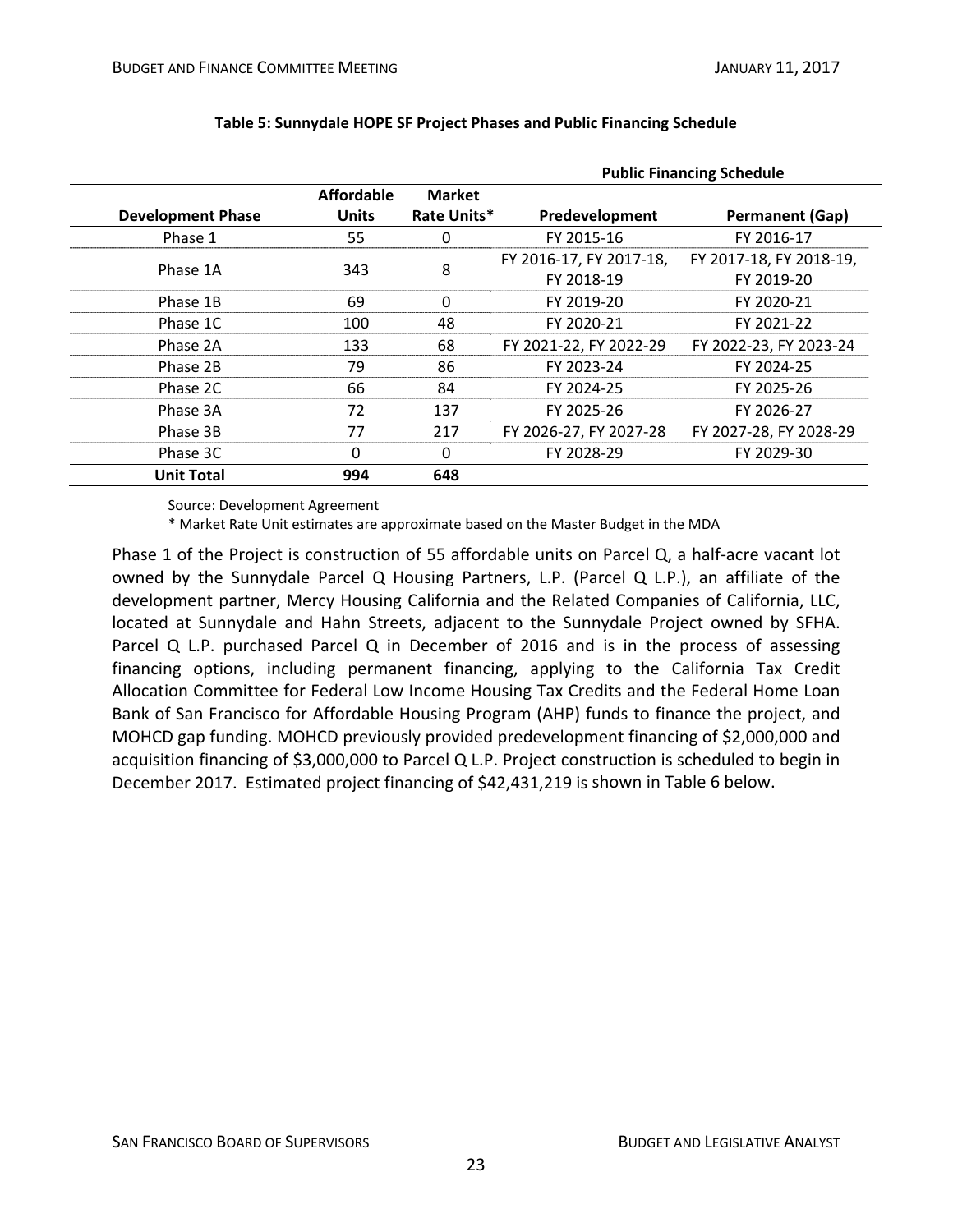| <b>Source</b>                                | Amount       |
|----------------------------------------------|--------------|
| <b>Public Sources</b>                        |              |
| <b>MOHCD Gap</b>                             | \$6,952,279  |
| Affordable Housing Program                   | 540,000      |
| <b>Subtotal Public Sources</b>               | \$7,482,279  |
| <b>Private Sources</b>                       |              |
| <b>First Mortgage</b>                        | \$8,541,219  |
| Private Investor Contributions <sup>16</sup> | 26,397,721   |
| <b>Subtotal Private Sources</b>              | \$34,938,940 |
| <b>Total Sources</b>                         | \$42,431,219 |
|                                              |              |

#### **Table 6: Sources of Funds for Parcel Q (Sunnydale HOPE SF Phase 1)**

Source: MOHCD

Total estimated financing of 944 affordable housing units in the Sunnydale HOPE SF Project, including the 55 units in Parcel Q, is \$965,191,517, which consists of \$392,428,208 in public financing and \$572,763,309 in private financing, shown in Table 7 below. Financing for all other phases of the Sunnydale Project would be finalized on a rolling basis in advance of the public financing schedule shown in Table 5 above.

Financing for construction of the next phase of the Project—Phase 1A—would be secured over three fiscal years—FY 2017‐18, FY 2018‐19, and FY 2019‐20. Phase 1A would entail (a) the demolition of 188 existing public housing units<sup>17</sup> and surrounding infrastructure, (b) construction of Blocks 6A, 6B, 3A, and 3B, which would include a total of 343 affordable units, (c) the sale of Block 5 for market rate housing development, and (d) construction of new community serving spaces. Subsequent phases would similarly involve demolition of existing units, construction of new affordable units, and preparation of market rate parcels for sale and are expected to follow the public financing schedule described in Table 5 above.

1

<sup>&</sup>lt;sup>16</sup> Private Investor Contributions in this instance, only include anticipated proceeds from the sale of Federal Low<br>Income Housing Tax Credits for affordable housing projects.

 $17$  Current residents would be relocated to the newly constructed affordable units on Parcel Q or to vacant units in other buildings.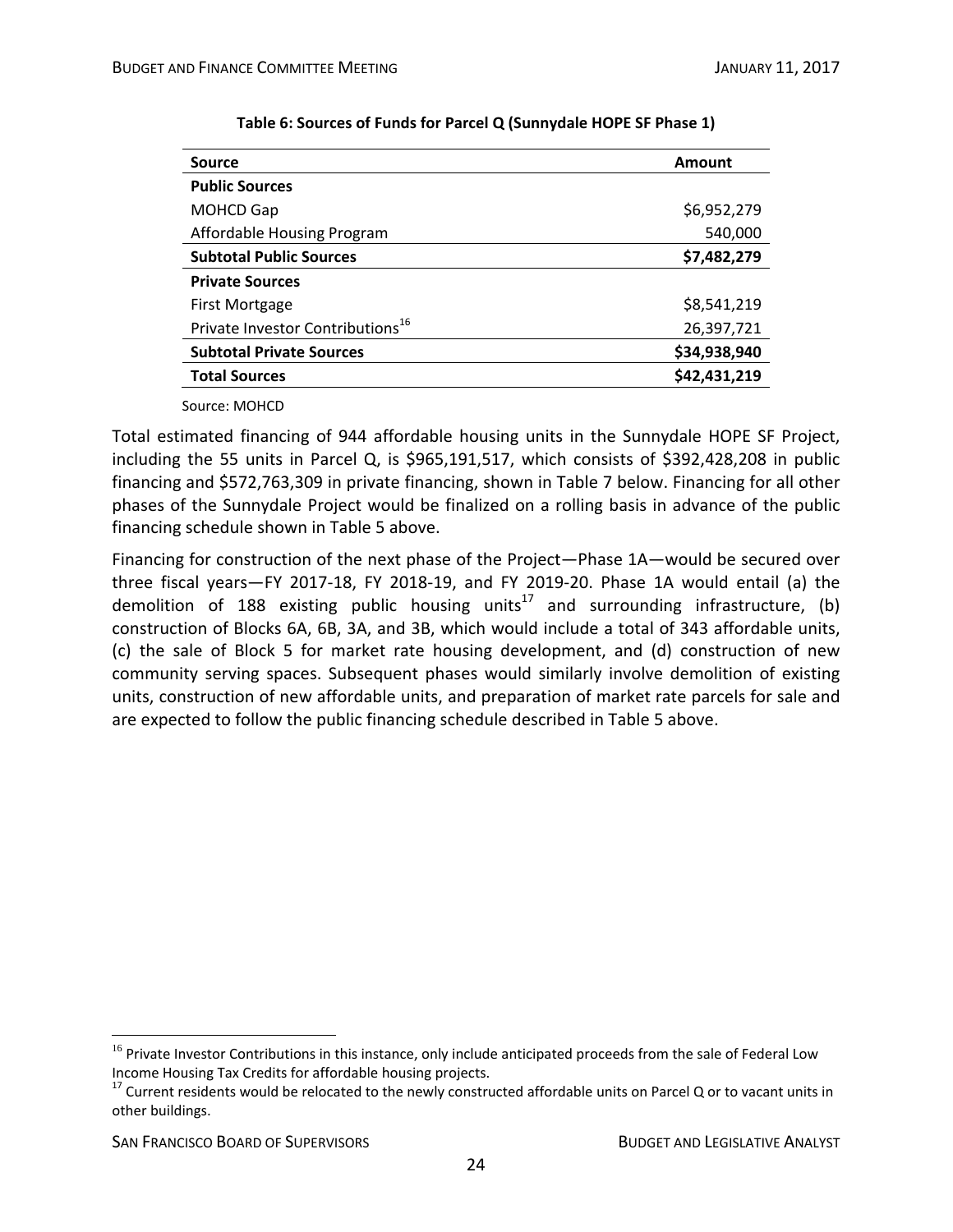| <b>Source</b>                                                                  | Amount        |
|--------------------------------------------------------------------------------|---------------|
| <b>Public Sources</b>                                                          |               |
| <b>MOHCD Gap</b>                                                               | \$288,246,382 |
| Affordable Housing Program                                                     | \$9,800,000   |
| California Department of Housing and Community Development (HCD) <sup>18</sup> | \$94,381,826  |
| <b>Subtotal Public Sources</b>                                                 | \$392,428,208 |
| <b>Private Sources</b>                                                         |               |
| First Mortgage                                                                 | \$197,891,042 |
| Deferred Developer Fee                                                         | \$17,999,788  |
| Private Investor Contributions <sup>19</sup>                                   | \$356,872,479 |
| <b>Subtotal Private Sources</b>                                                | \$572,763,309 |
| <b>Total Sources</b>                                                           | \$965,191,517 |

#### **Table 7: Sources of Funds for the Sunnydale HOPE SF Project**

Source: Master Development Agreement (Exhibit H)

#### **Companion Ordinances and Resolutions**

In addition to the Development Agreements and Master Development Agreements described above, both projects require additional ordinances and resolutions to be approved by the Board of Supervisors in order to begin construction as planned. These include: (1) General Plan Amendments (Files 16‐1308 and 16‐1309); (2) Planning Code Map Amendments (Files 16‐1160 and 16‐1163); and (3) the Creation of Special Use Districts (SUDs) (Files 16‐1159 and 16‐1162). These ordinances and resolutions are calendared at the January 9, 2017 Land Use and Transportation Committee. If the Board of Supervisors approves the Development Agreements and Master Development Agreements the Board of Supervisors will also need to approve these additional ordinances and resolutions.

## **FISCAL IMPACT**

1

#### **MOHCD Gap Funding**

Although the Development Agreements do not commit City funding to the projects, MOHCD anticipates that they would finance any costs not covered by other funding sources for both projects pursuant to the public financing approval process outlined in the Development Agreements. Based on current budget estimates, the Potrero HOPE SF Project (excluding Block X) would receive  $$296,703,594^{20}$  and the Sunnydale HOPE SF Project would receive

SAN FRANCISCO BOARD OF SUPERVISORS BUDGET AND LEGISLATIVE ANALYST

<sup>&</sup>lt;sup>18</sup> Unlike the Potrero Project budget, the Sunnydale Project budget assumes some financing from HCD. According to Ms. Kirkpatrick, the two projects would compete for HCD funding, so assuming one project receives funding and one does not allows the estimates for both projects combined to remain conservative.<br><sup>19</sup> Private Investor Contributions include (a) \$500,000 in cash investment plus (b) \$356,372,479 in anticipated

proceeds from the sale of Federal Low Income Housing Tax Credits for affordable housing projects.<br><sup>20</sup> Because Block X is not part of the Development Agreement, MOHCD Gap funding for Block X is excluded from

this figure. The entire Potrero project is expected to receive \$314,396,687 in MOHCD gap funding. Subtracting MOHCD gap for Block X (\$17,693,093) from the total, provides the expected MOHCD gap received by the Project that would result from approval of the Development Agreement**—**\$296,703,594.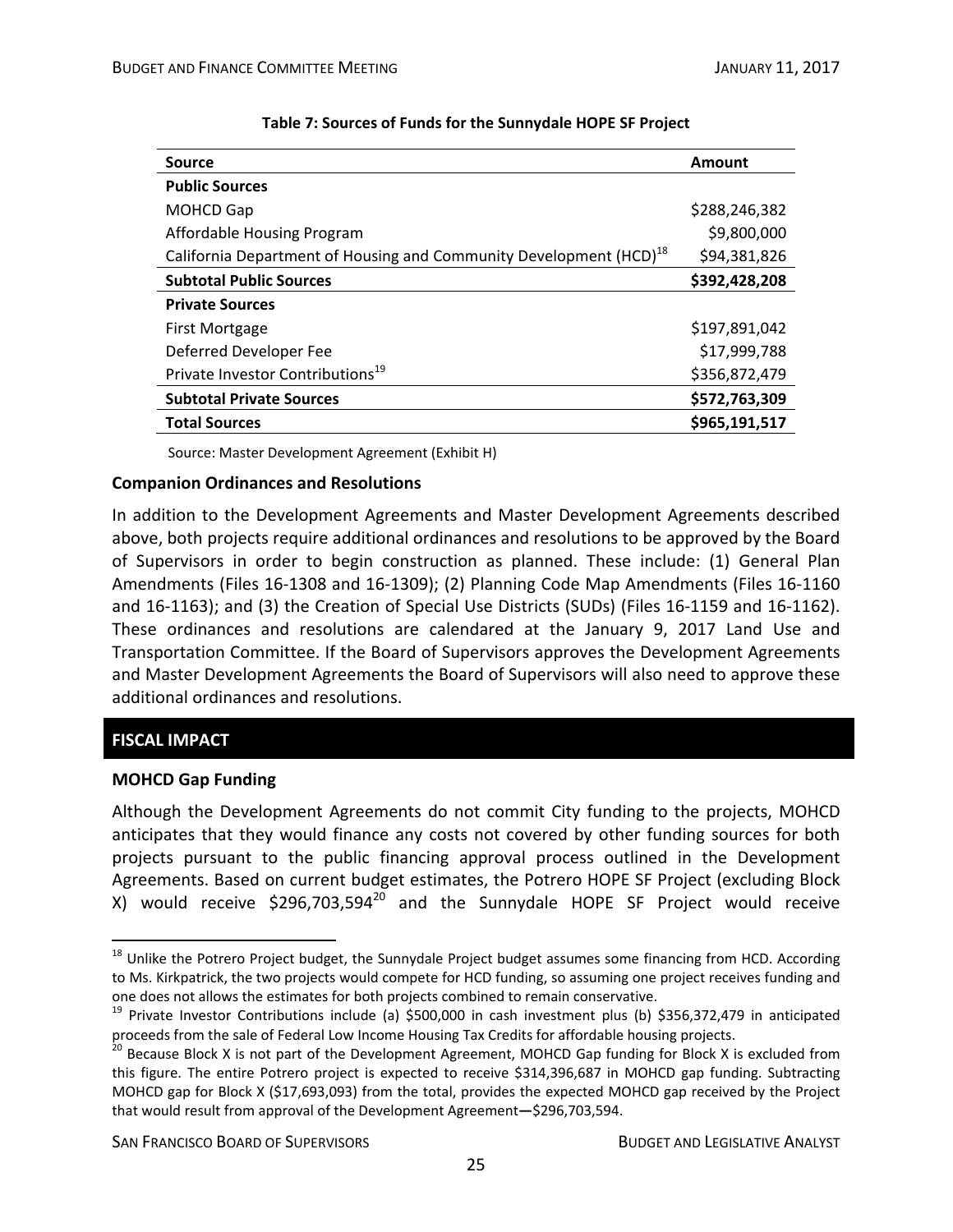\$288,246,382 in funds from MOHCD Gap Funding, for a total of \$584,949,976 for both projects over approximately 13 years through  $2030^{21}$ .

According to Ms. Faith Kirkpatrick, Project Manager of the Potrero HOPE SF Project and Senior Community Development Specialist at MOHCD, the projects will receive a combined total of \$80 million from Proposition A affordable housing bonds that will cover a portion of MOHCD gap.<sup>22</sup> According to Lisa Motoyama, Director of Real Estate-Special Initiatives at MOHCD, the remainder of MOHCD gap funding would likely come from the Housing Trust Fund. According to Mr. Benjamin McCloskey, Deputy Director of Finance and Administration at MOHCD, the Department currently has a funding plan that shows anticipated costs and revenues available to meet those costs.

The amount of MOHCD gap funding required to construct the Potrero HOPE SF and Sunnydale HOPE SF projects is subject to the availability of other financing and market conditions. MOHCD gap funding could be higher than projected if less State funding is available or construction costs are higher than currently anticipated. According to Mr. McCloskey, decreases in other financing or increases in project costs could result in delays in constructing the affordable housing project. An increase in gap funding provided by MOHCD to the Potrero HOPE SF or Sunnydale HOPE SF projects could impact MOHCD's ability to finance other projects in the City's long‐range affordable housing pipeline.

## **Sale of Market Rate Parcels**

Under the proposed MDAs, the Developers would prepare each market rate parcel for development, and SFHA would then sell these parcels to third-party developers for market rate housing construction. The proceeds from the sale of these parcels would provide an additional funding source for the construction of affordable housing. According to Ms. Kirkpatrick, a recent market study estimated the residual land value<sup>23</sup> of these parcels to be approximately \$170,000 per market rate unit for the Potrero project. Sunnydale's estimated land value is \$50,000 per market rate unit based on current land sales at Hunters View HOPE SF Project and the 2017 Market Sales study for the Sunnydale HOPE SF project.

Based on these estimates, sale of the estimated 817 market rate parcels located in the Potrero Project would generate \$138,890,000 for the Project, and sale of the estimated 648 market rate parcels located in the Sunnydale Project would generate \$32,400,000, for a combined total of \$171,290,000 for both projects.

As shown in Table 5 below, the net MOHCD Gap—MOHCD Gap less proceeds from sale of market rate parcels—would be \$157,813,594 for Potrero and \$255,846,382 for Sunnydale, for a combined total of \$413,659,976 for both projects.

<sup>&</sup>lt;sup>21</sup> As noted above the development of Block X in Phase I of the Potrero HOPE SF Project is fully funded and not included in the respective Development Agreement.<br><sup>22</sup> Proposition A was approved by San Francisco voters in November 2015.<br><sup>23</sup> Residual land value in this case is the value of the land minus development costs incurred t

sale.